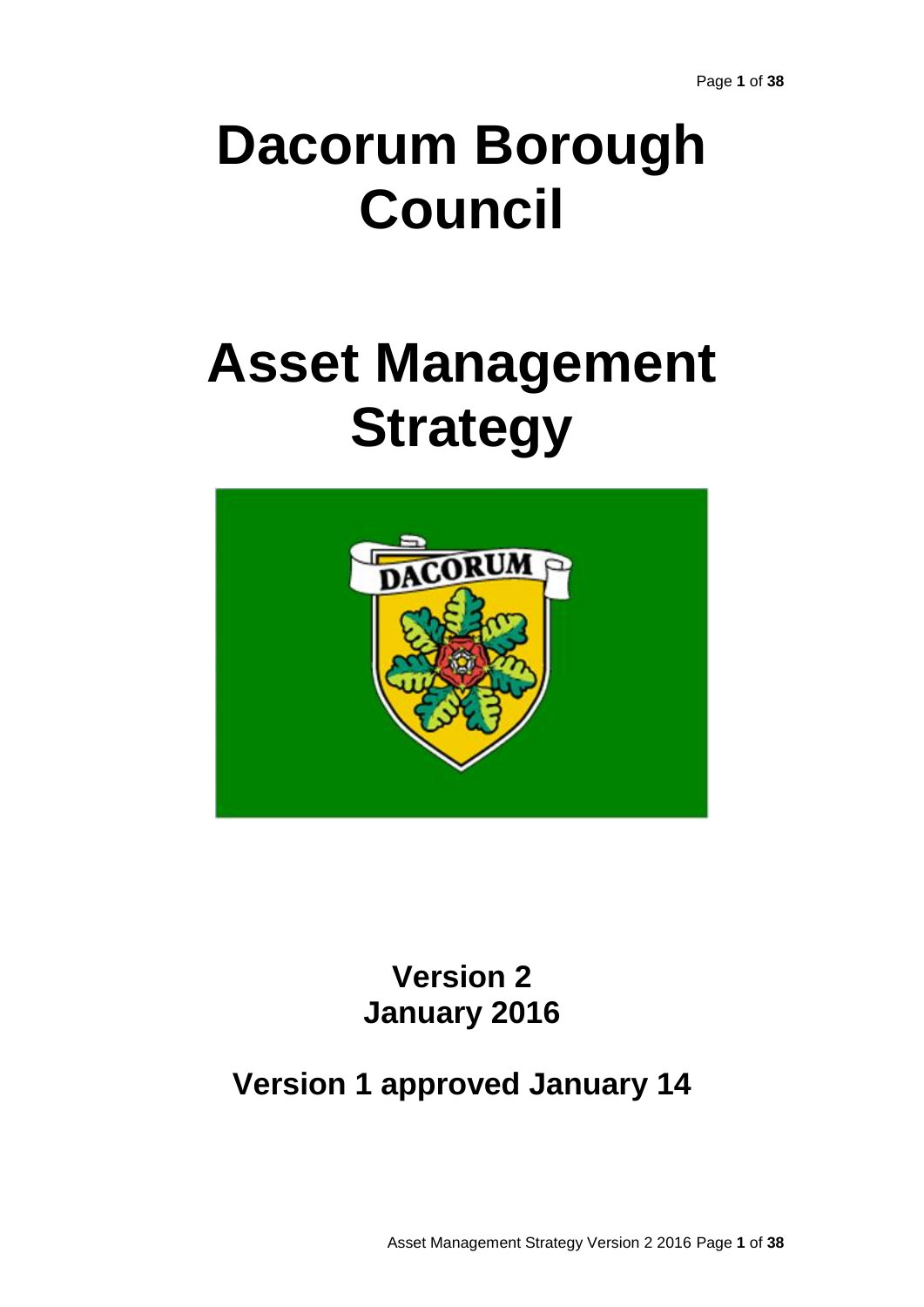|                                                 | <b>Executive Summary</b>                                                                                                                                                                   | 3                                                          |
|-------------------------------------------------|--------------------------------------------------------------------------------------------------------------------------------------------------------------------------------------------|------------------------------------------------------------|
|                                                 | <b>Part 1 – Property and Corporate Priorities</b>                                                                                                                                          | 6                                                          |
| İ.<br>ii.<br>ΪİΙ<br><b>IV</b><br>v<br>vi<br>vii | <b>Council Services</b><br><b>Vision and Priorities</b><br><b>Affordable Housing</b><br>Regeneration<br>Safe and Clean Environment<br><b>Community Capacity</b><br><b>Dacorum Delivers</b> | 6<br>6<br>$\overline{7}$<br>$\overline{7}$<br>8<br>9<br>10 |
|                                                 | Part 2 – Performance of the Current Portfolio                                                                                                                                              | 11                                                         |
| i.<br>ii.<br>iii.<br>iv.<br>v.<br>vi.           | <b>Asset Groups</b><br><b>Overall Portfolio Performance</b><br><b>Operational Assets</b><br><b>Community and Infrastructure Assets</b><br>Garages<br><b>Investment Portfolio</b>           | 11<br>11<br>14<br>16<br>17<br>18                           |
|                                                 | <b>Part 3 - Improving Financial Performance</b>                                                                                                                                            | 20                                                         |
| i.<br>ii.<br>iii.<br>iv.                        | <b>Asset Utilisation</b><br>Alternative Use/Disposal<br><b>Cost Management</b><br>Increasing Income                                                                                        | 20<br>21<br>22<br>23                                       |
|                                                 | Part 4 - Creating the Framework for Long Term Success                                                                                                                                      | 25                                                         |
| ı.<br>ii.<br>iii.<br>iv.                        | <b>Property Operating Model</b><br>Governance<br>Management Information and Performance Reporting<br><b>Working With Partners</b>                                                          | 25<br>27<br>28<br>30                                       |
| <b>Annexes</b>                                  |                                                                                                                                                                                            |                                                            |
| A<br>В                                          | <b>Delivery Plan</b><br><b>Disposals Strategy</b>                                                                                                                                          | 32<br>36                                                   |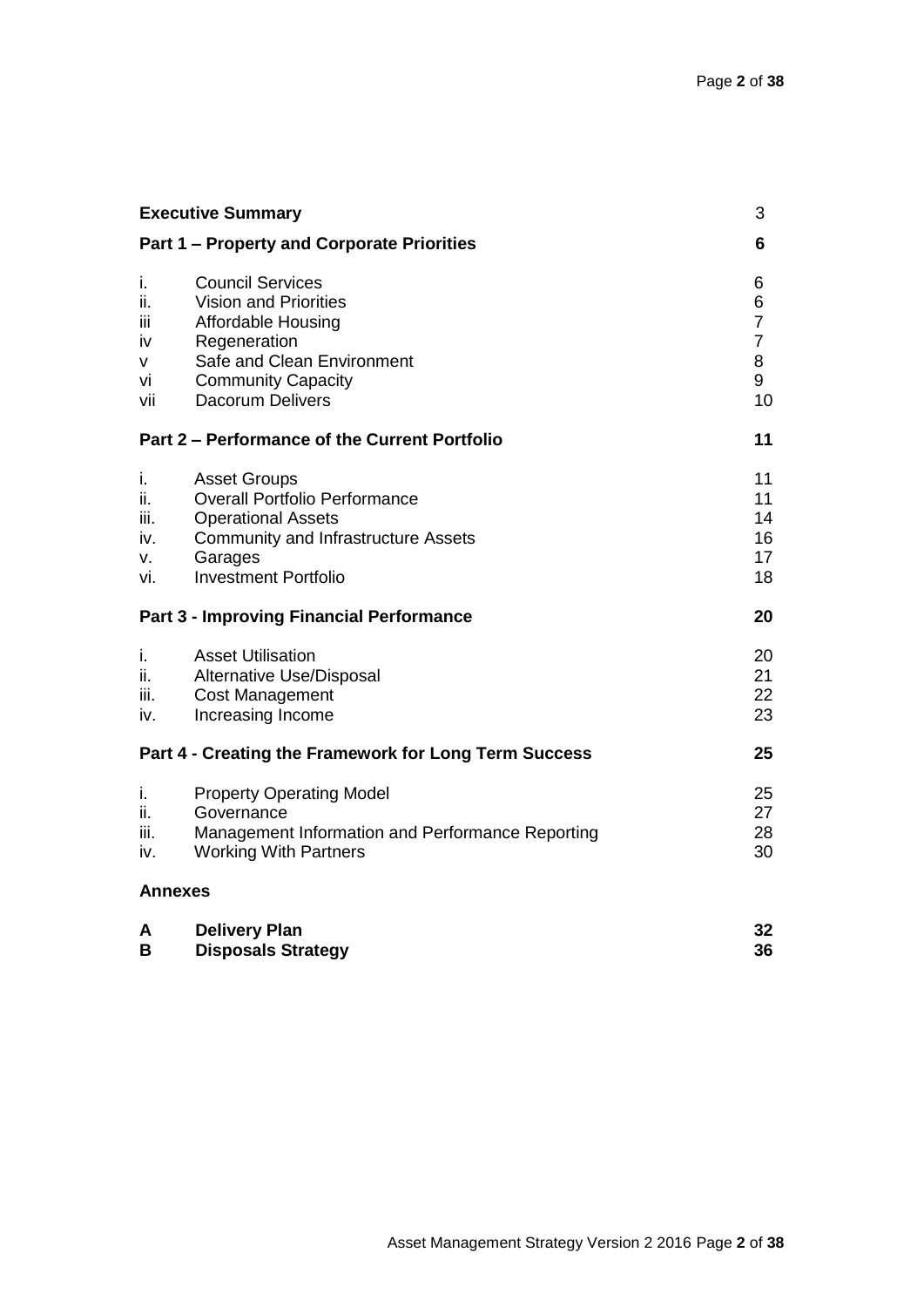# **Executive Summary**

- 1. This strategy sets out how Dacorum Borough Council intends to use its property portfolio to support the priorities identified in its *Corporate Plan*, and how it plans to improve the performance of its assets. The strategy also informs and supports the Council's Medium Term Financial Strategy. The Council's social housing stock is covered separately under the *Housing Strategy*.
	- 2. The Council holds a substantial property portfolio with an estimated market value of over £128m as at March 2015<sup>1</sup>. Its assets include:
		- Operational assets required to deliver Council services
		- Community assets supporting community well-being
		- Garages nearly 8,000 units in total for rent
		- Investment assets delivering an annual revenue stream for the Council



#### **Figure 1: Dacorum's Assets by Number and Value**

3. This strategy is set out in four distinct sections, which cover the key areas the Council must consider in order to manage its asset portfolio effectively:

# **Part 1 – Property and corporate priorities**

 $\overline{a}$ 

4. This section sets out how the Council is aligning its property portfolio to the services it delivers and its corporate priorities. Economic growth is a key priority, as set out in the *Dacorum Look No Further* strategy, as is

 $1$  The Council's housing stock is separately valued at £733M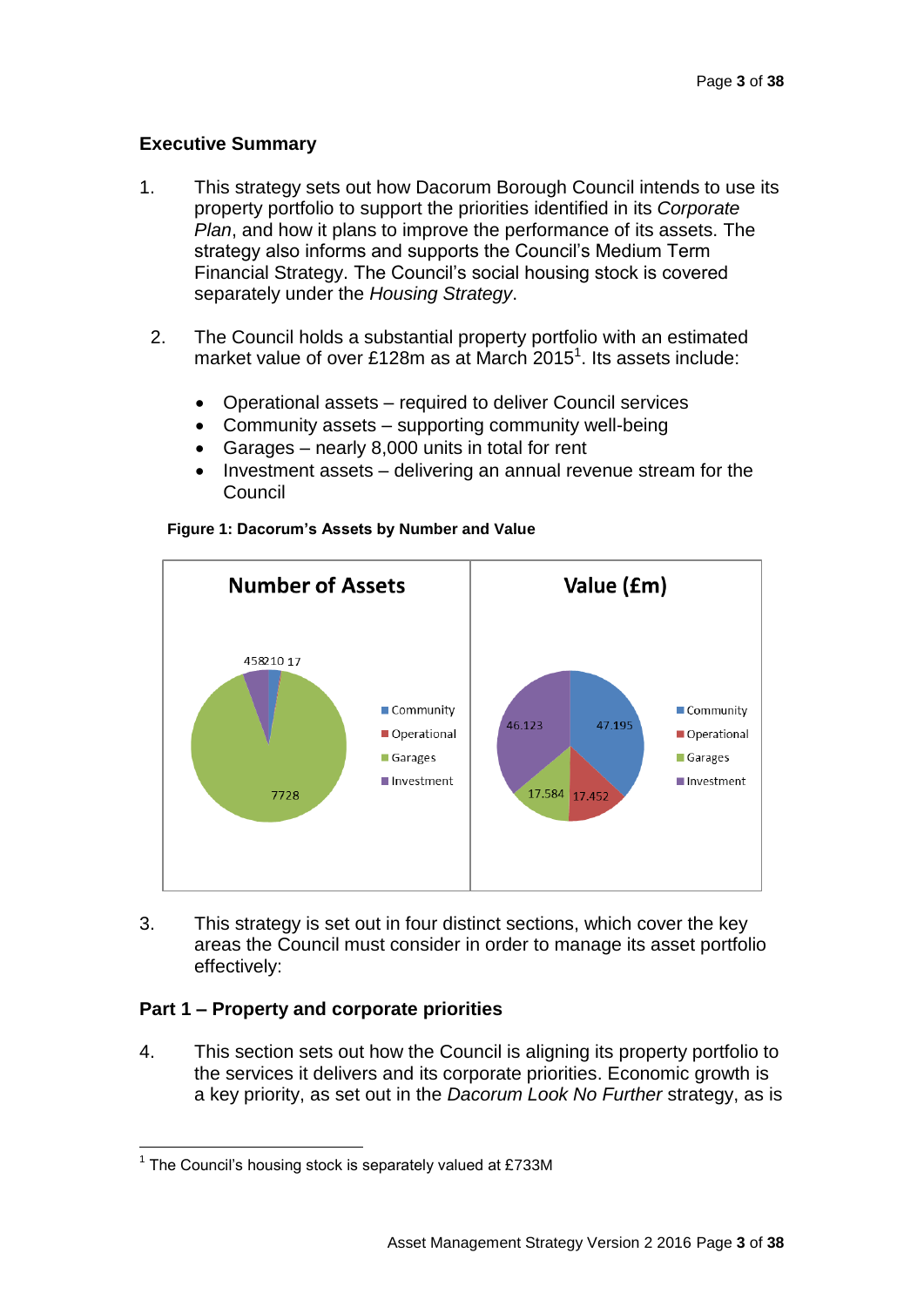delivering affordable housing. The Council is using its assets to support these goals by:

- Reducing the public sector footprint in Hemel Hempstead town centre, including property owned by the Council, and using surplus land to support regeneration:
- Using Council land in Maylands to support business growth and economic development;
- Freeing up garage sites and other under-utilized brownfield sites for potential housing or other development.

# **Part 2 – Performance of the current portfolio**

5. This section assesses the current performance of the property portfolio. Over half the portfolio value is in community assets and garages, reflecting the importance the Council places on community well-being. Investment properties, held to generate revenue, account for a further third and deliver an annual net income of around £2.7M. Altogether, the property portfolio accounts for £3.4M of annual expenditure. It generates £8.9M of annual revenue and net income of around £5.5M. Equivalent to 45% of income from Council Tax payments, it is vital for the Council's financial position.

# **Part 3 – Realizing improved financial performance**

- 6. This section covers the Council's plans for a more efficient and commercially aware approach to holding property. It covers plans to reduce costs by:
	- taking a more proactive approach to maintenance;
	- maximizing cost recovery from service charges, dilapidation settlements and Full Repair and Insurance leases where appropriate;
	- maximizing commercial leverage when procuring services, potentially in cooperation with other organizations;
	- adopting more efficient energy and waste consumption strategies where opportunities exist;
	- engaging in dialogue with community partners to explore where they may be better placed to run assets.
- 7. Reductions in central government funding have put greater onus on local authority revenue generation to protect services. The Council is fortunate to have an investment portfolio which delivers a significant annual return, but it will aim to protect revenue for services by:
	- proactively using rent reviews to address its poorest rental returns by the continued application of the higher of CPI or market rental values;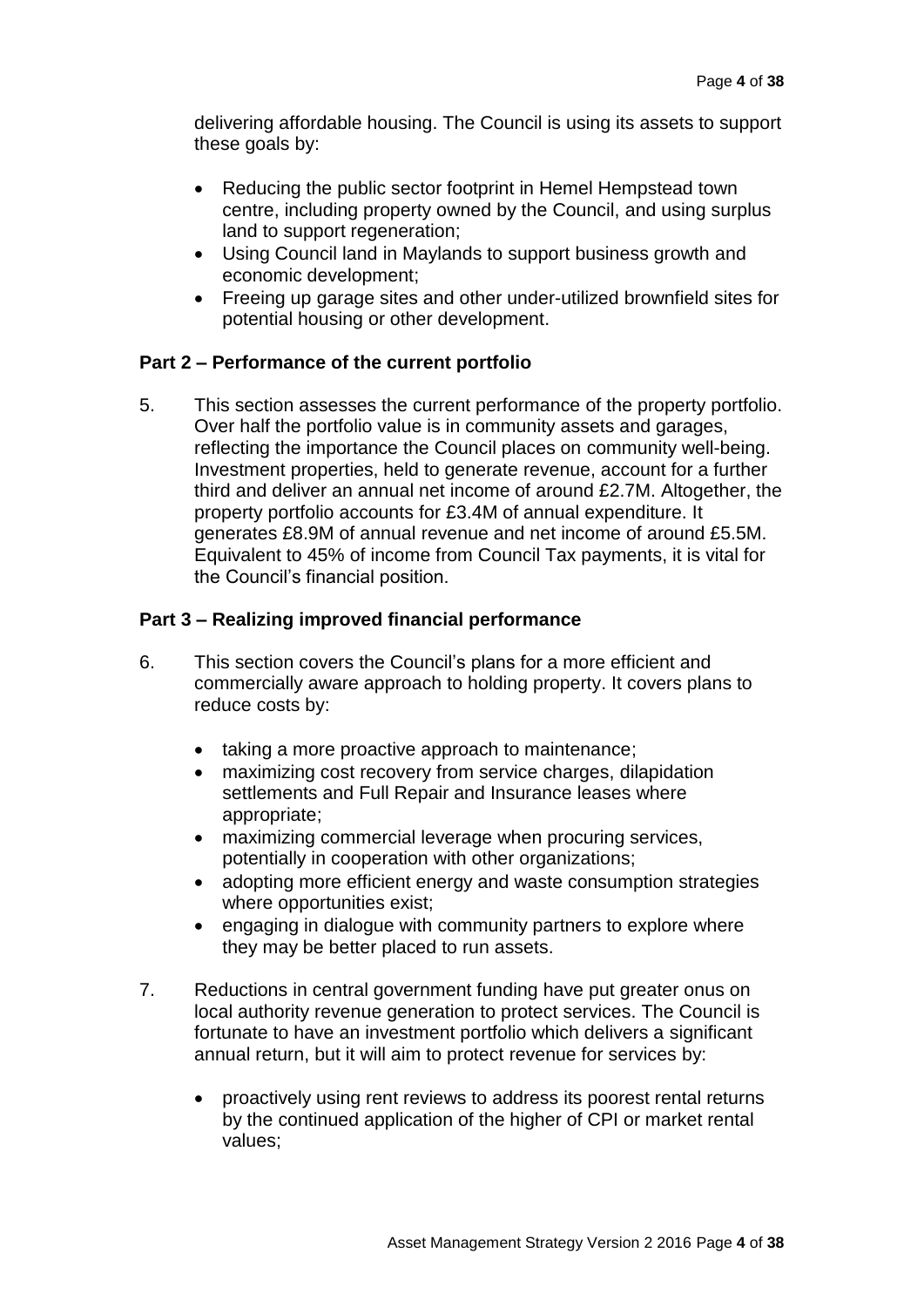- considering the disposal of assets that do not contribute an acceptable return;
- using operational and community assets to support its partners so the investment portfolio is focused on income generation;
- increasing income from Business Rate Retention and Council Tax receipts through economic and housing growth.
- 8. Where appropriate, the Council will also look to maximize value from changing the use of assets, including garage sites and redundant buildings. It will scrutinize asset utilization to generate a forward programme of opportunities for generating capital receipts or revenue benefits.

# **Part 4 – Creating the framework for long-term success**

- 9. Delivering long-term performance excellence requires a management framework which enables the organization to monitor performance and make the right decisions. The Council is well served by its small property team but the Council will aim to better support their work by:
	- Improving the property management structure to ensure clearer delineation of responsibility and appropriate capacity and capabilities to support delivery of this asset management strategy;
	- A new Property Management Board to improve governance, maximise returns and focus decision-making on priorities;
	- Improving collection and use of management information so decision-makers have the right information and performance data provided in a timely manner;
	- Collaborative working with other public sector organizations where the net benefit is greater than Dacorum can achieve on its own.
- 10. This strategy will form a key reference point for the new Property Management Board, and it will be reviewed annually as a minimum. The strategy is accompanied by a delivery plan at Annex A which will be used by the Property Management Board to drive improved performance.
- 11. **The key recommended actions are:**
	- **Conduct asset development reviews on under-utilized assets and create a development opportunity pipeline**
	- **Monitor utilization of community assets**
	- **Sustain a proactive maintenance regime**
	- **Adopt a consistent approach to below market rents for the public and 3rd sector**
	- **Review the property operating model to deliver better performance and decision-making**
	- **Review management information collation and performance reporting so the right information is given to decision-makers**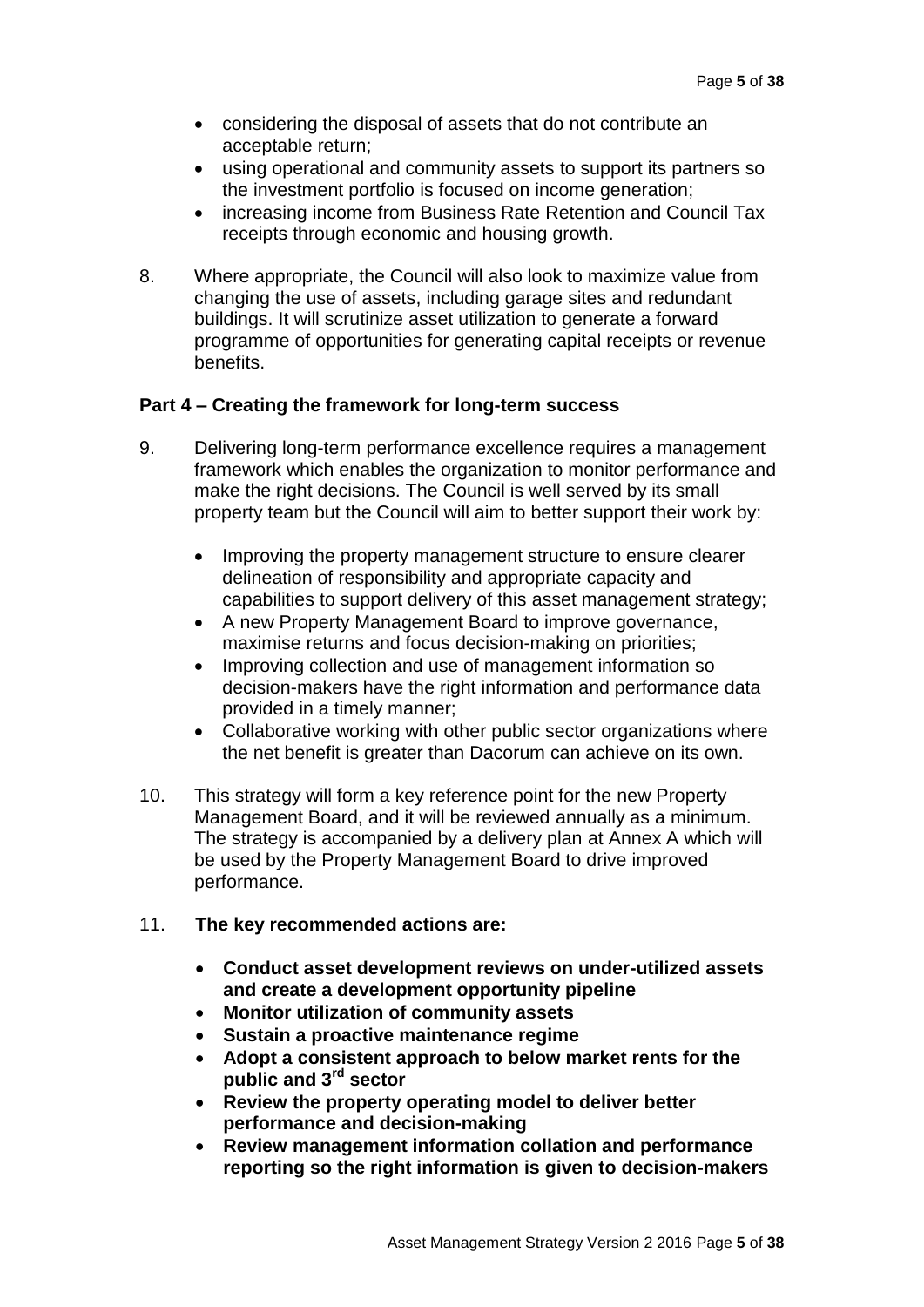# **Part 1- Property and Corporate Priorities**

# **Introduction**

1.1 It is vital for the Council to understand how its property assets support the delivery of services and priority outcomes to ensure that it only uses those assets it really requires, and that the assets it uses are fit for purpose.

# **Council Services**

- 1.2 Local service delivery in Dacorum is split between the Borough Council and Hertfordshire County Council. This has a significant bearing on how the Borough Council's administrative and operational property portfolio is used in particular, as the County Council is responsible for adult social care, schools and early year providers, children protection services, highways, fire and rescue and trading standards. Dacorum Borough Council is responsible for the following services:
	- Providing social housing
	- Administration of Housing Benefit and Council Tax
	- Maintaining parks and open spaces
	- Waste and recycling collection
	- Environmental health
	- Community engagement and addressing anti-social behaviour
	- Children and youth services
	- Arts and entertainment
	- Development Management and Planning Services
	- Car parks
	- Cemeteries
	- Support to democratic processes

# **Vision and Priorities**

1.3 It is important that the Council's property assets support its wider corporate vision and five priorities areas detailed on www.dacorum.gov.uk. Affordable homes, regeneration and the local economy are a particular focus. The *Corporate Plan* builds on the priorities by setting out key aims in each area, and this asset management strategy identifies where the Council's property assets are being used to support their delivery. This alignment should continue to improve once the proposed changes to the Council's property operating model, set out in paragraph 4.3, are completed.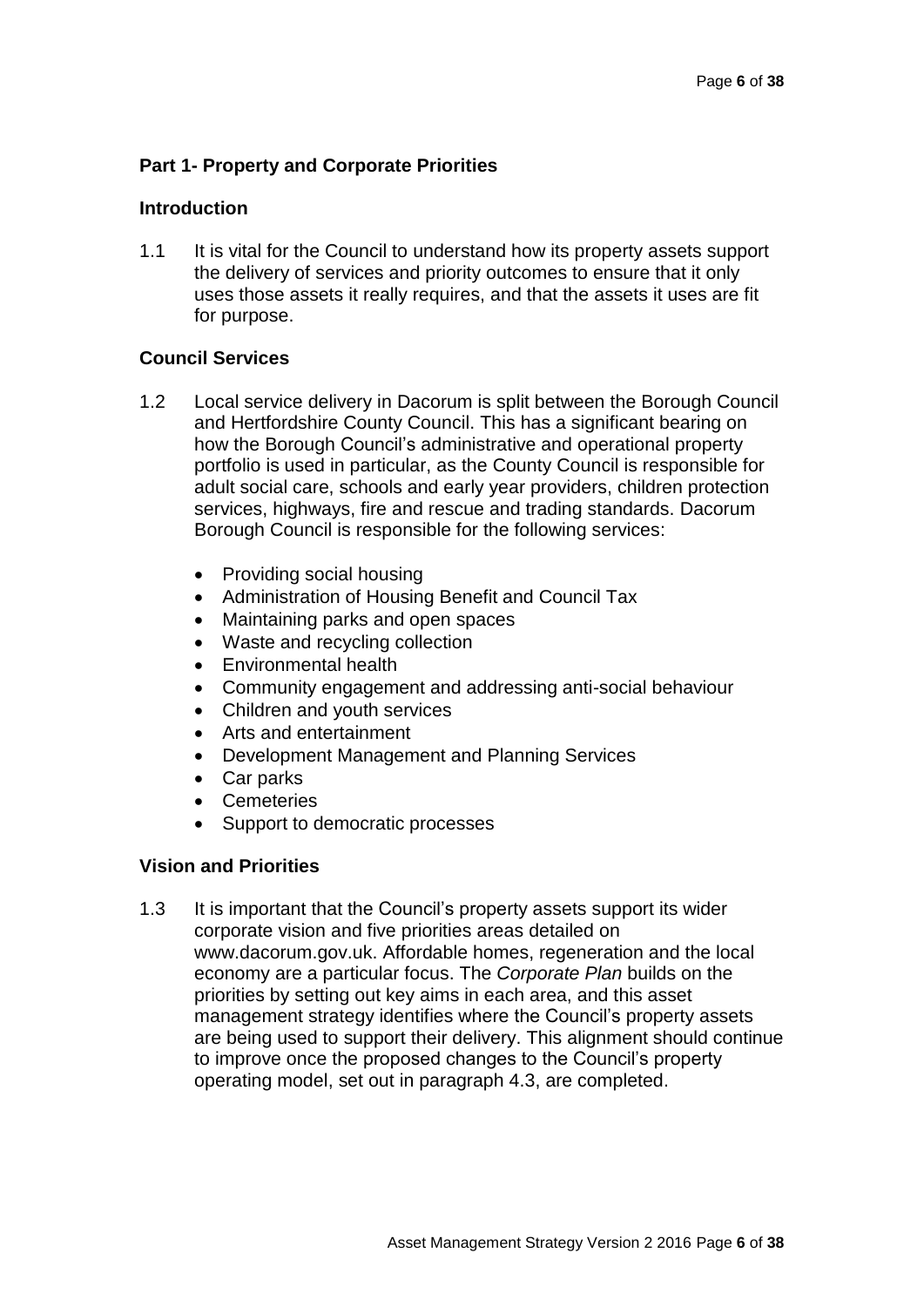# **Current Alignment of the Property Portfolio to the Corporate Priorities**

# **Affordable Housing**

- 1.4 The Council adopted the Local Planning Framework *Core Strategy* in September 2013, which sets out overall planned housing development to meet expected housing demand in the period out to 2031. Over 10,750 homes are expected to be built from 2006-2031, averaging 430 new dwellings per annum. A number of sites owned by the Council are earmarked for development, including both brownfield and greenfield sites. Examples include land at Cherry Bounce and Piccotts End which together might deliver over 380 new dwellings. As a result, the Council will need to plan the release of identified sites to ensure timely development in line with expected demand.
- 1.5 Under its *Housing Strategy*, the Council has a major housing programme underway which includes:
	- Plans to deliver over 1,000 new affordable homes in partnership with housing associations over the next five years;
	- Its own new-build programme for over 300 new homes by 2019/20:
	- A significant increase in the level of investment in the Council's housing stock;
- 1.6 The Council's property portfolio is supporting the Council's housing plans where it is identified that assets are no longer required for their current use and may be converted for development. For instance:
	- The Council holds in excess of 1,947 void (empty) garages and it is currently reviewing how they might be consolidated to free up land for housing development.
	- The property team in conjunction with the Strategic Housing team has purchased an alternative site for the Tring depot with a view to enabling housing development on the current Tring site.
- 1.7 Supporting affordable housing is a key priority for the Council. However, any evaluation of the development potential of sites must include consideration of lost income where assets currently provide a revenue stream.

# **Regeneration**

- 1.8 The Council's *Dacorum Look No Further* strategy sets out its approach to making the Borough more attractive to investors and visitors to boost the local economy, create jobs and increase prosperity.
- 1.9 The Council acknowledges that it cannot on its own deliver significant regenerative effect and that it must encourage significant private sector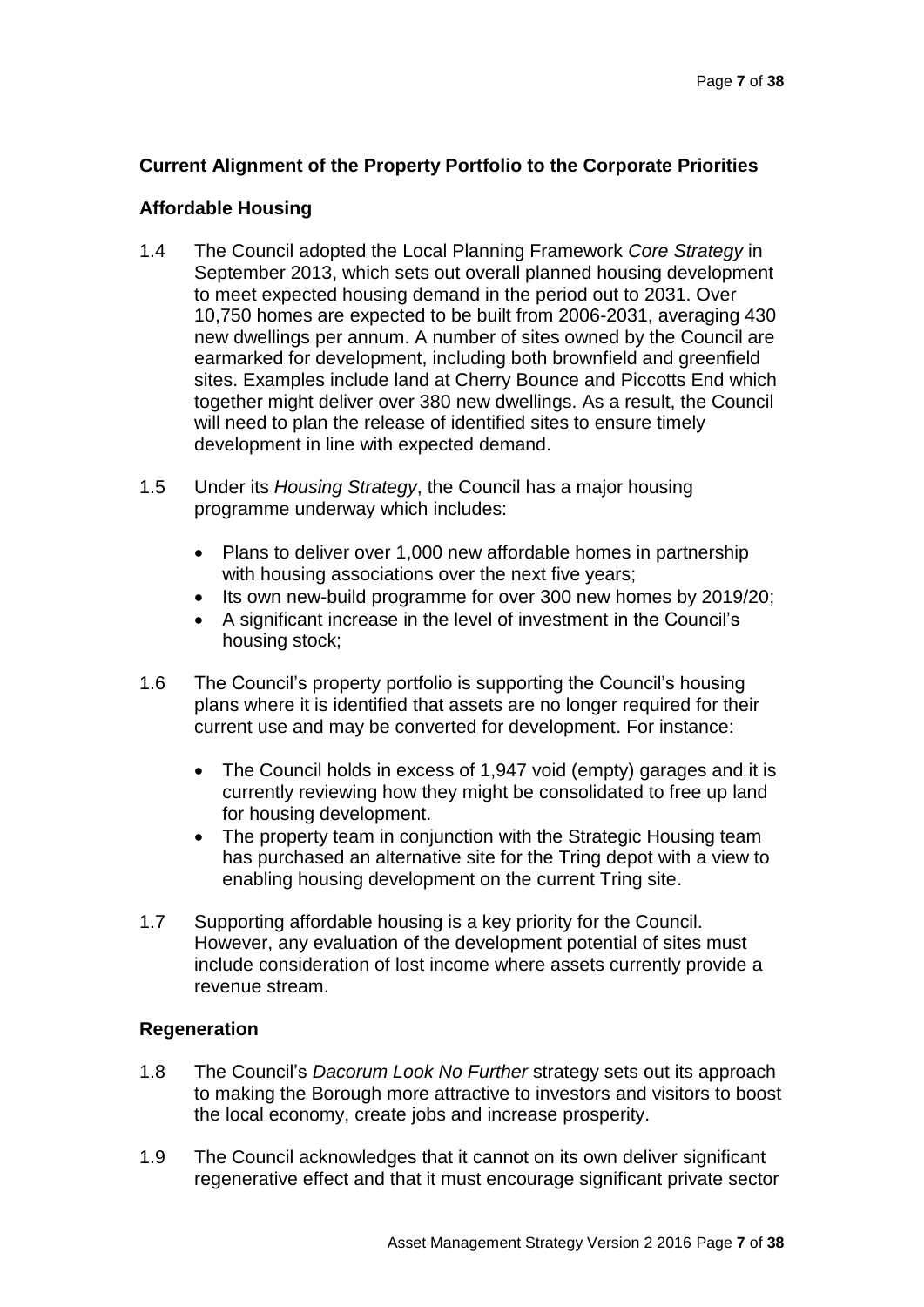investment in the Borough. It aims to act as a catalyst for regeneration and growth by maximizing use of its own assets, including supporting master plans for the priority areas of Hemel Hempstead Town Centre and Maylands Business Park. Specific measures include:

- i. Maylands Business Centre: Set up and owned by the Council, the Centre supports local small business start-ups. It is now self-funding and is very successful, achieving near full-occupancy and a number of businesses have already moved on to bigger premises. Plans are currently under way to extend this facility.
- ii. Land at Maylands/Woodwells: the Council is aiming to develop surplus land it holds at Maylands to support business growth there.
- iii. Hemel Hempstead Old Town: To help make the Old Town a more attractive destination for visitors, the Council has upgraded the Old Town Hall to make it more accessible for visitors.
- iv.Hemel Hempstead Public Sector Quarter and Market Square: The Council is seeking a development partner to help transform the Market Square by creating a new bus terminal in the centre of the town and developing the Market Square to provide restaurants and leisure facilities. It is also looking to replace existing public sector buildings on The Marlowes with a purpose-built Public Sector Quarter and release land to support housing development.
- v. Jarmans Park: The Council is working with private sector partners to enhance the leisure and retail offer with improved connectivity, including making improved use of the Council's land holdings.
- 1.10 Stimulating regeneration and growth will also potentially improve the Council's revenue position as a result of business rate retention but the Council will need to weigh up the benefits carefully where new projects risk the loss of current income. Getting the balance right between future economic growth and the protection and enhancement of revenue income is a key issue for asset management planning.

# **Safe and Clean Environment**

- 1.11 The Council is working to deliver a clean, safe and sustainable environment for its citizens, and its assets make a considerable contribution to supporting community well-being. Extensive open spaces are provided to the community including numerous parks, woodland, outdoor sports pitches and facilities, and allotments. Three of the Borough's parks - Canal Fields, Chipperfield Common and Tring Memorial Gardens - have achieved the coveted Green Flag Award national standard for parks and green spaces.
- 1.12 Providing safe sporting environments and areas for children to play are also priorities. The Council works with the Sportspace to provide a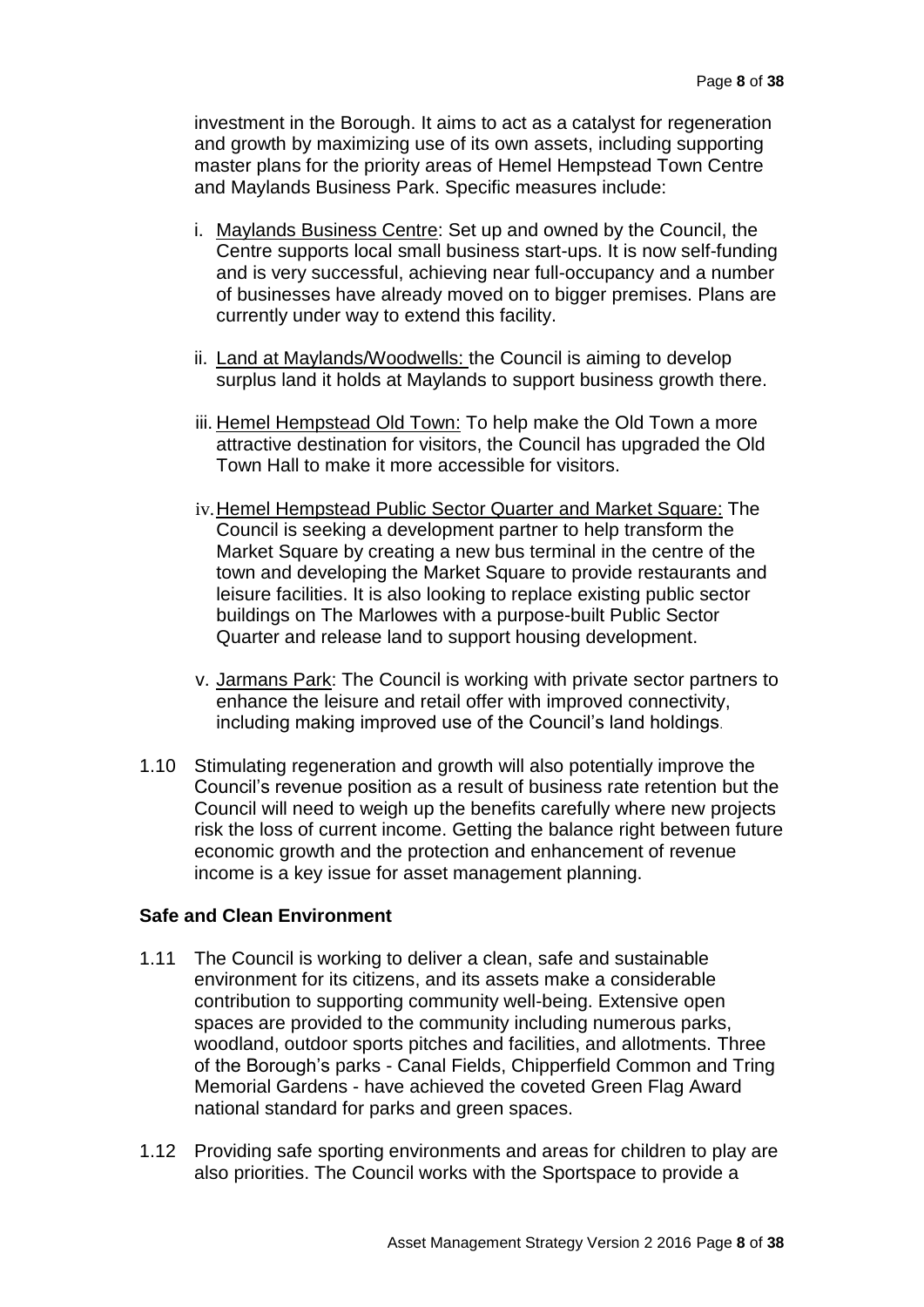range of sports facilities for the community including sports centres at Hemel Hempstead, Berkhamsted, Tring and Longdean, Nash Mills recreation centre , the Little Hay golf course, and Dacorum's athletic track. It also invests in children's playgrounds across the Borough and the four adventure playgrounds it runs receive over 70,000 visits a year.

#### **Figure 3: Sports and Outdoor Facilities**

| <b>Asset Type</b>                    | <b>Number</b> |
|--------------------------------------|---------------|
| <b>Adventure Playgrounds</b>         |               |
| <b>Allotments</b>                    | 18            |
| <b>Parks/Open Spaces</b>             | 53            |
| <b>Sports Centres</b>                |               |
| <b>Sports Ground &amp; Pavilions</b> | 20            |
| <b>Woodlands</b>                     | 23            |

1.13 The Council aims to provide a cleaner environment by managing its estate in a sustainable way, and it is one of the few local authorities to have achieved the internationally recognized ISO 14001 standard for environmental management; Cupid Green was the first local authority waste depot to achieve accreditation for its waste service operations in 2004. The Council has measurements and performance targets in place to improve performance on its use of electricity, gas, water and paper, and the amount of landfill waste it produces from its operational estate, with figures reported quarterly.

# **Community Capacity**

1.14 Dacorum has a vibrant sense of community which the Council is keen to support. It works with a wide range of local independent and voluntary organizations which help provide many services in the community, or otherwise support community cohesion. The Council aims to support the community by ensuring there are suitable assets available to support civic participation and assets to support vulnerable and deprived groups in the community. It provides a range of community assets, some of which are leased out and others which can be used on an ad hoc basis, including community centres, civic halls and facilities for youth groups.

|  | <b>Figure 4: Community Buildings</b> |  |
|--|--------------------------------------|--|
|--|--------------------------------------|--|

| <b>Asset Type</b>              | <b>Number</b> |
|--------------------------------|---------------|
| Care centre                    |               |
| <b>Civic Halls</b>             | З             |
| <b>Communal Rooms</b>          | 9             |
| <b>Community Centres/Halls</b> | 16            |
| Scout huts                     | 5             |
| <b>Youth Clubs</b>             |               |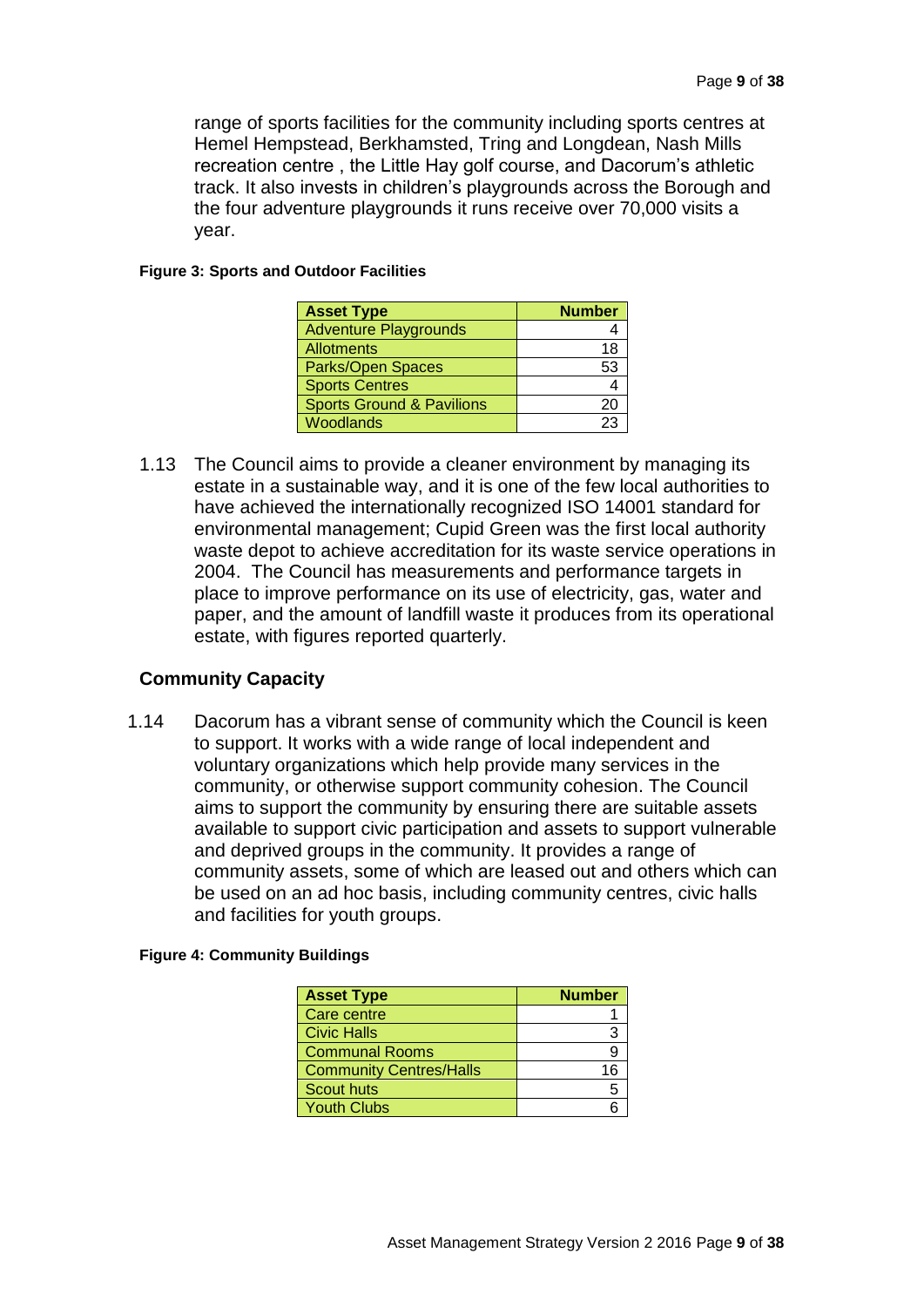# **Dacorum Delivers**

- 1.15 The Council recognizes the importance of running its own operations efficiently, including the utilization and effective management of the property portfolio. An efficient and cost-effective property portfolio is vital because the Council owns assets valued at over £128m, with annual costs of over £3.4m and income of over £8.8m as at March 2015. It is also a crucial enabler for around 700 Full Time Equivalent (FTE) staff the Council employs, because providing the right environment for staff is important to enhancing staff effectiveness and service delivery.
- 1.16 The Council has a number of strands of work already underway to improve the cost-effectiveness of its estate including:
	- i. The Forum: The Council will be moving into a new purpose-built Forum by 2017. By working with other public sector partners, the Council intends to bring library, health, voluntary and Council services together in one new cost- effective and energy-efficient building in the heart of the town. The project will significantly rationalize the public sector footprint and release land for regeneration. The Council plans to vacate the Civic Centre in 2017
	- ii. Maintenance contracts: A contract for the provision of FM services to the new Forum building will be tendered during 2016.
- 1.17 Improving the performance of the operational estate is being coordinated with wider efficiency initiatives including:
	- Online Service delivery Increasing online service delivery should improve customer experiences while reducing staff requirements and the need for operational estate.
	- Flexible working The *Dacorum Anywhere* initiative is driving modernization of working practices by providing staff access to IT systems wherever they are, and putting in place new flexible working arrangements which enable staff to work efficiently from remote locations, enhancing productivity and saving on building maintenance costs.
- 1.18 The following sections of the strategy provide an analysis of the current performance of the property portfolio and identify further measures which might be taken to support corporate priorities.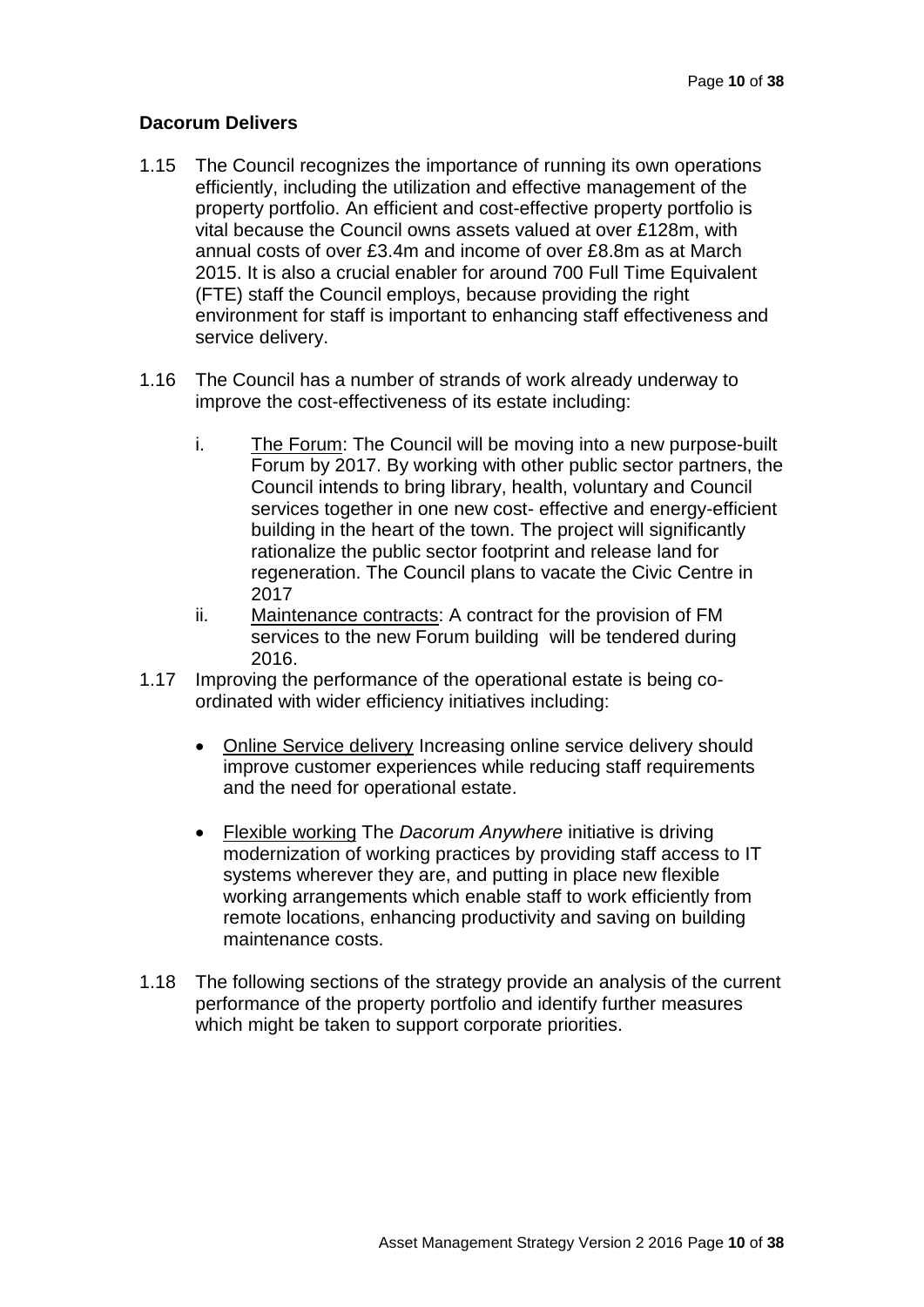# **Section 2 – Performance of the Current Portfolio**

# **Introduction**

2.1 An understanding of current performance is vital if the Council is to improve the property portfolio's support to corporate priorities and enhance the Council's financial stability.

# **Asset Groups**

2.2 The Council groups its 8,669 property assets according to their purpose to support performance analysis, as different types of assets have different performance drivers. The Council uses four high-level groupings to describe its assets:

#### **Figure 6: Definition of asset groups**

| <b>Operational</b>                        | Assets the Council holds to support<br>directly the delivery of Council<br>services.                                                                    | Includes civic centres,<br><b>Environmental Services depots</b>                                                                                                                                   |
|-------------------------------------------|---------------------------------------------------------------------------------------------------------------------------------------------------------|---------------------------------------------------------------------------------------------------------------------------------------------------------------------------------------------------|
| Community<br>and<br><b>Infrastructure</b> | Assets the Council holds to support<br>Community well-being, beyond the<br>direct delivery of Council services                                          | Includes parks, bridges, cemeteries<br>and crematoria, heritage assets,<br>land, off-street car parks, adventure<br>playgrounds, community centres,<br>communal rooms, youth clubs,<br>scout huts |
| Garages                                   | Assets the Council holds to ensure<br>the availability to local residents of<br>garages (originally linked to the<br>provision of social housing stock) | Includes garages                                                                                                                                                                                  |
| <b>Investment</b><br><b>Portfolio</b>     | Assets the Council holds to deliver<br>annual income or appreciation in<br>value in support of the Council's<br>wider corporate objectives              | Includes shops, maisonettes,<br>industrial units, storage units,<br>offices, filling stations, public<br>houses, surgeries, workshops,<br>houses, museum, nurseries, land                         |

# **Overall Portfolio Performance**

2.3 Community assets and garages comprise over 50% of the market value of the Council's property portfolio, with a further third in the investment portfolio. Community assets, garages and the investment portfolio all generate significant income, and if the net income delivered by car parking is discounted, community assets are a significant annual cost. Nevertheless, operational assets are the costliest asset group to provide, mainly because they have limited scope to offset costs through income generation.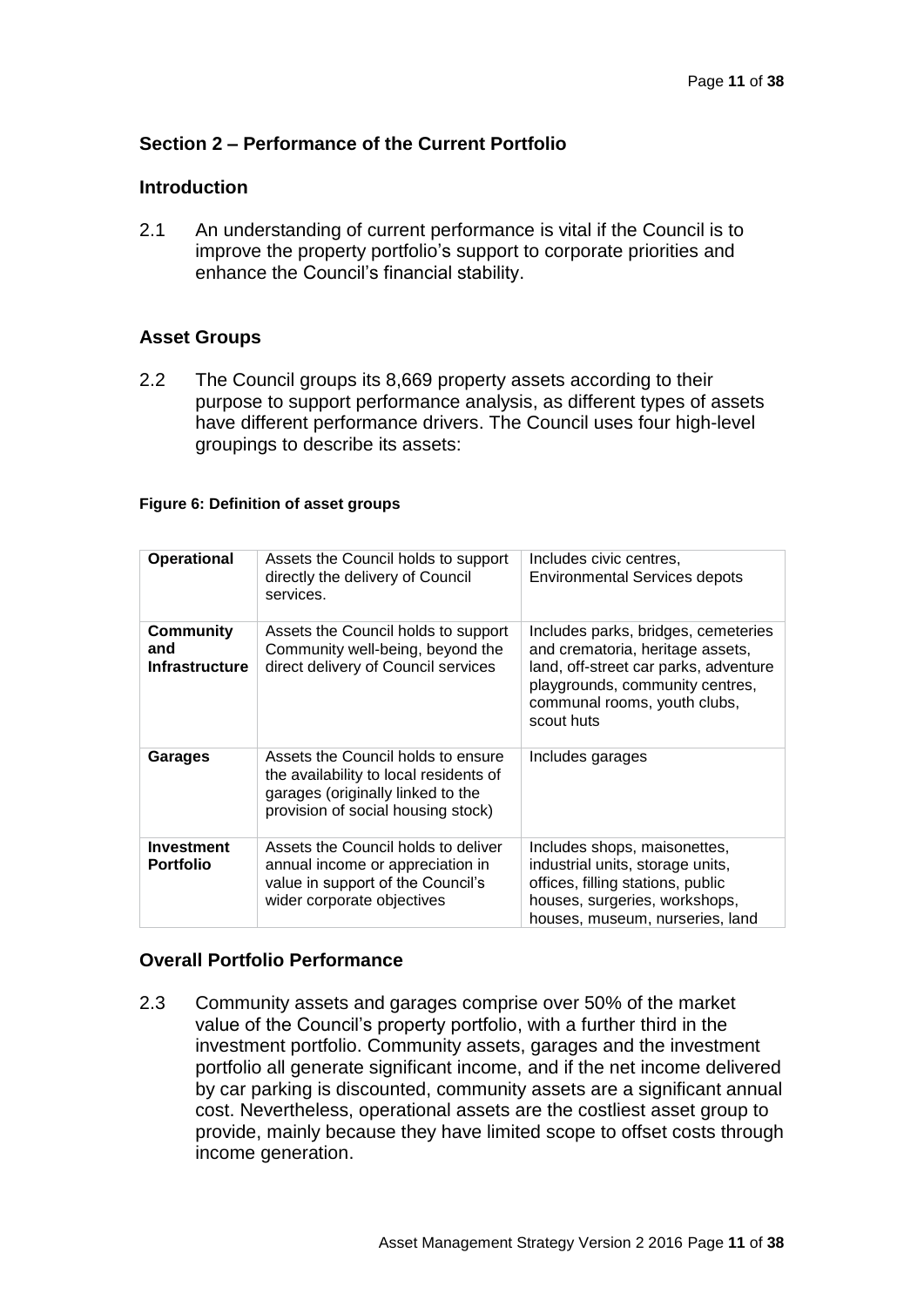

**Figure 7: Income by asset group as at March 2015 (£M)**

2.4 Figure 8 highlights that garages and the investment portfolio deliver the highest annual returns on investment. The investment portfolio's primary purpose is to generate income so strong returns are expected, but the significantly higher return delivered by the garage portfolio demonstrates it is also important for revenue generation. Nevertheless, the net cost (before depreciation) of the garage stock means its net yield reduces considerably bringing it much closer to that of the investment portfolio, because the latter has comparatively lower running costs. The operational and community portfolios deliver far lower annual returns, which is consistent with neither of them having the primary purpose of revenue delivery.



**Figure 8: Yield by Asset Group % As at March 2015**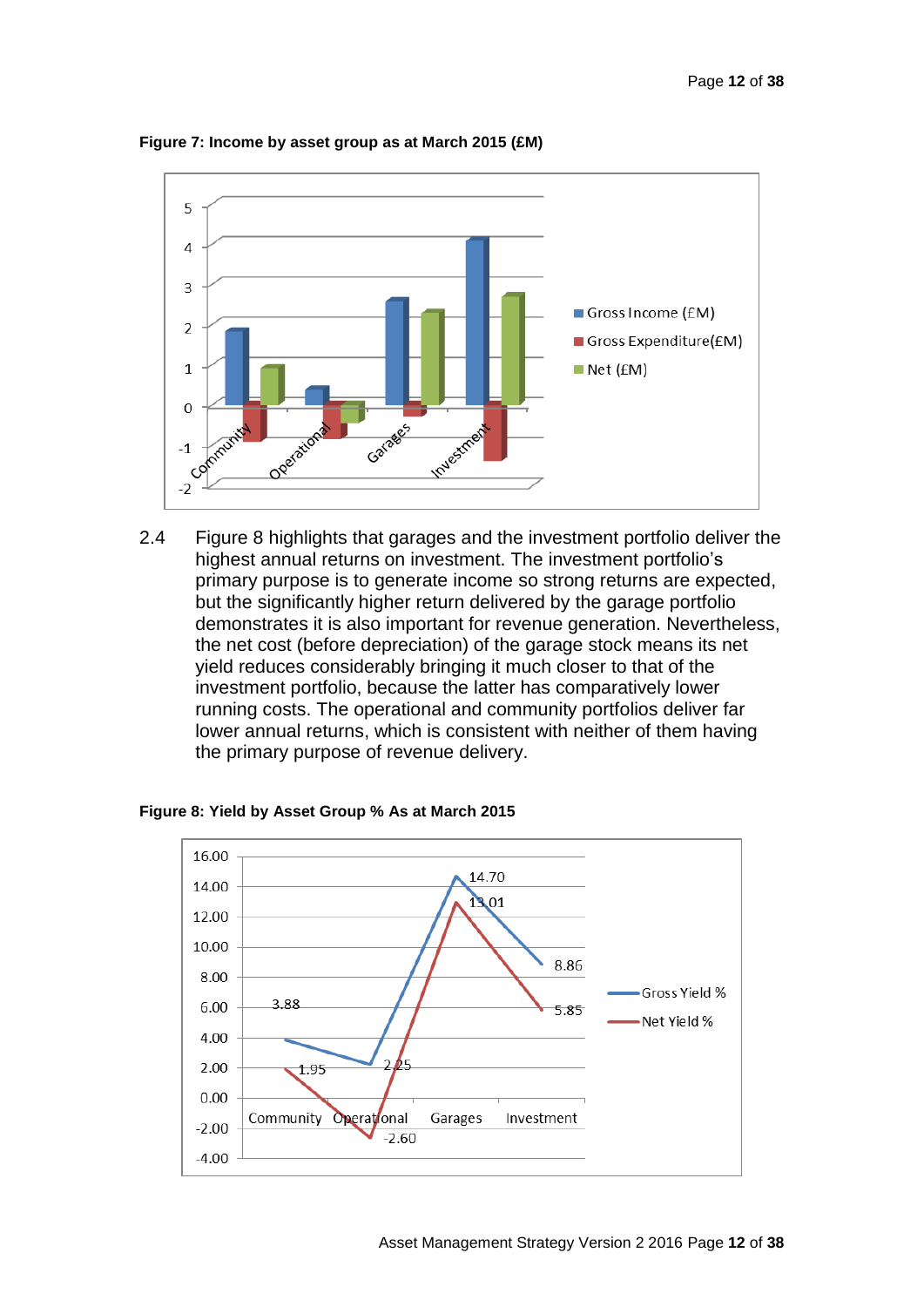- 2.5 The vast majority of the Council's assets are concentrated in the borough's major urban centre, Hemel Hempstead, which has a bearing on its ability to use its assets to support its priorities.
- 2.6. Within the four asset groups, the Council holds a broad range of different asset categories, as indicated at figure 10. The majority of value is concentrated in a handful of asset categories with the top five representing over 60% of the market value of the entire property portfolio.



# **Figure 10: Community categories by value as at March 2015(£M)**

2.7 Annual income is also concentrated on a small number of asset categories. Figure 11 highlights that garages, retail units, off-street car parks, industrial units and dwellings collectively account for 53% of the portfolio value but deliver 94% of annual income. The Council must sustain or improve its income from these assets, while looking to deliver additional income from the rest of the asset base.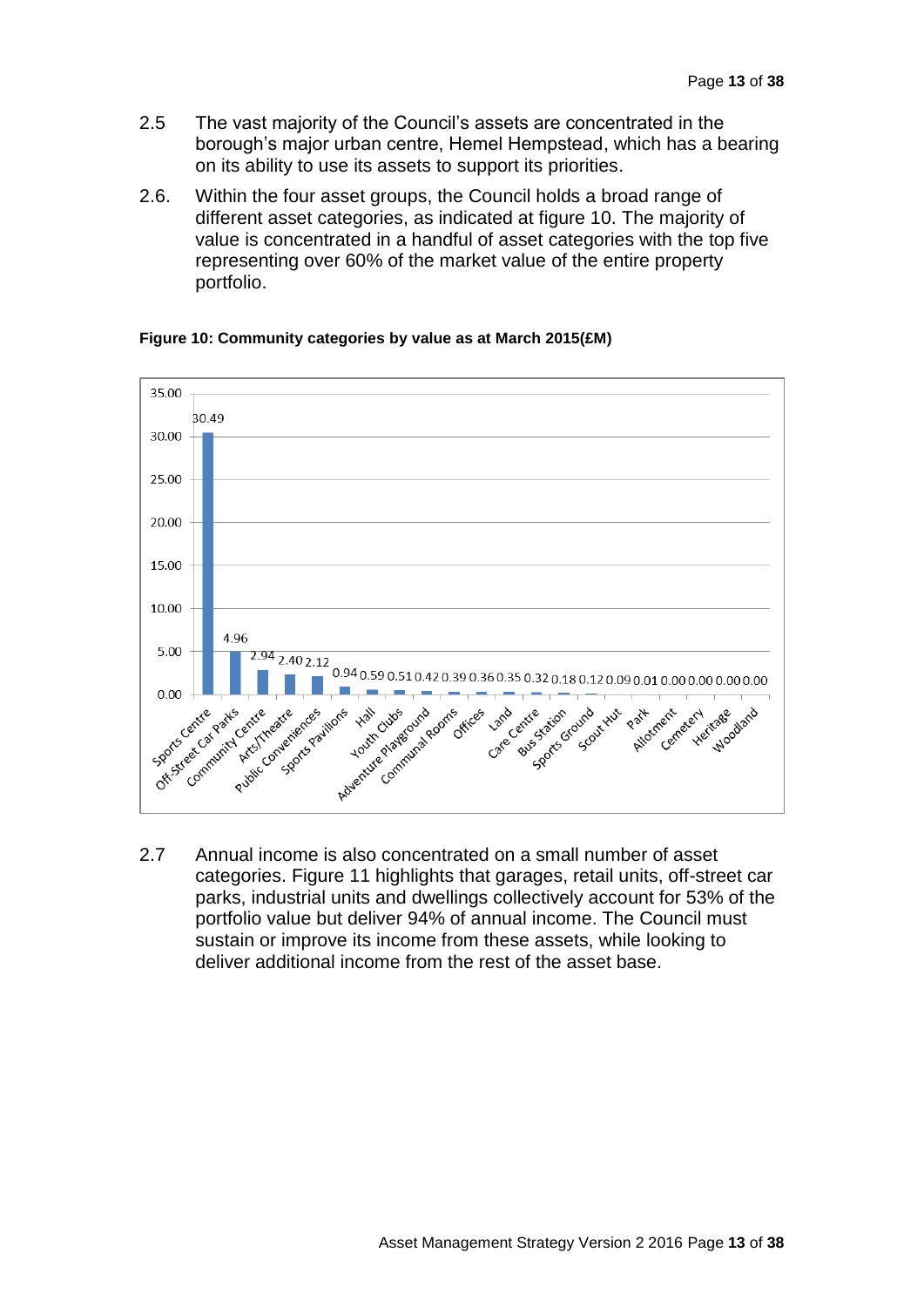|                             | Total<br><b>Number</b> | <b>Total Value</b><br>(£M) | Income<br>(£M) | Total<br>Income % | <b>Gross Yield</b><br>℅ |
|-----------------------------|------------------------|----------------------------|----------------|-------------------|-------------------------|
| Garages                     | 7,728                  | 17.584                     | 2.584          | 29.0              | 14.70                   |
| Investment                  | 458                    | 46.123                     | 4.086          | 45.9              | 8.86                    |
| <b>Off-street Car Parks</b> | 27                     | 4.959                      | 1.697          | 19.1              | 34.22                   |
| <b>Sub Total</b>            | 8,206                  | 68.666                     | 8.367          | 94.0              | 12.20                   |
| <b>The Rest</b>             | 207                    | 59.688                     | 0.528          | 6.0               | 0.88                    |
| <b>Grand Total</b>          | 8.413                  | 128.354                    | 8.895          | 100               | 6.93                    |

#### **Figure 11: Income by Asset Type as at March 2015**

2.8 The remainder of this section provides analysis of the individual asset groups.

# **Operational Assets**

- 2.9 The Council delivers its services from a small number of administrative and operational properties. It also retains a small number of serviced tenancy properties.
	- i. Administrative offices (7): Around 600 employees operate from Hemel Hempstead Civic Centre, and the Council also runs the Maylands Business Centre which is used to support small businesses. Berkhamsted Civic Centre and The Bury are also retained as administrative buildings although neither is used to deliver Council services; they are used to accommodate other public sector organizations and provide community facilities.
	- ii. Operational Depots (4): The Council operates depots from which around 150 employees deliver Environmental Services, and some elements of Residential and Regulatory Services; the main depot is at Cupid Green in Hemel Hempstead with three further depots at Berkhamsted, Tring and Kimps Way, Hemel Hempstead. Berkhamsted Depot is largely leased to partner organizations and is not vital to operational delivery.
	- iii. Service Tenancies (7): These are properties which have historically been tied to a specific role, such as cemetery caretakers.
- 2.10 The Council's operational assets are currently valued at £17.452m, although the new Forum will increase the total value invested in operational assets once it is built.

#### **Figure 12: Cost of the operational estate as at March 2015(£M)**

| <b>Asset Category</b> | Number | Value<br>(£M) | Income<br>EM) | Cost (£M) | <b>Net Cost</b><br>(£M) |
|-----------------------|--------|---------------|---------------|-----------|-------------------------|
| <b>Offices</b>        | 4      | 7.870         | 0.101         | 0.512     | 0.411                   |
| Depots                | 5      | 3.651         |               | 0.234     | 0.234                   |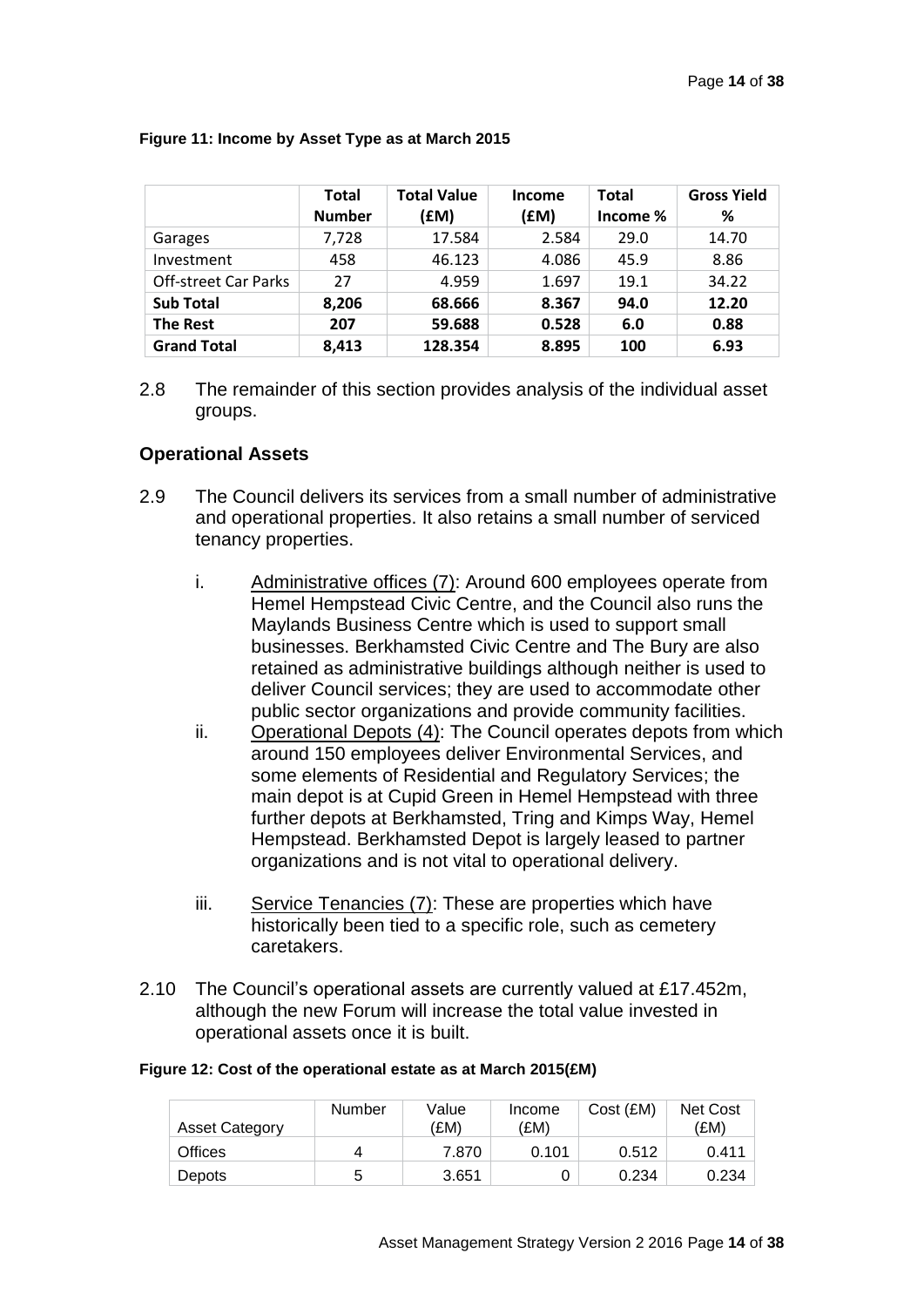| <b>Service Tenancies</b> |    | 1.63   | ΝA    | ΝA    | NA 1     |
|--------------------------|----|--------|-------|-------|----------|
| Other                    |    | 4.301  | 0.289 | 0.099 | $-0.190$ |
| Total                    | 17 | 17.452 | 0.390 | 0.845 | 0.455    |

- 2.11 Operational assets represent the largest net annual running costs of the asset groups. The Council has a number of initiatives underway to transform the operational portfolio so that it is fit-for-purpose, efficient and sustainable, as well as releasing capital value and supporting regeneration:
	- i. Replacing the Civic Centre at Hemel Hempstead. The new Public Sector Quarter (the Forum) will improve service delivery and reduce annual running costs.
	- ii. Cupid Green Upgrade. This facility has already undergone significant capital investment, including recycling facilities and more modern, sustainable energy plant. The Council has relocatied the CCTV control room to an upgraded suite at Cupid Green.
	- iii. Relocation of Tring Depot. The Council has purchased a fit-forpurpose site from Hertfordshire County Council for a new depot. It has released the current site for housing development and has provided more capacity to alleviate space constraints at Cupid Green.
- 2.12 The Council has mature plans to improve the effectiveness of its operational estate but it will be important to monitor delivery of forecast benefits from initiatives in hand. It will also plan carefully to minimise the running costs relating to surplus administrative and operational assets.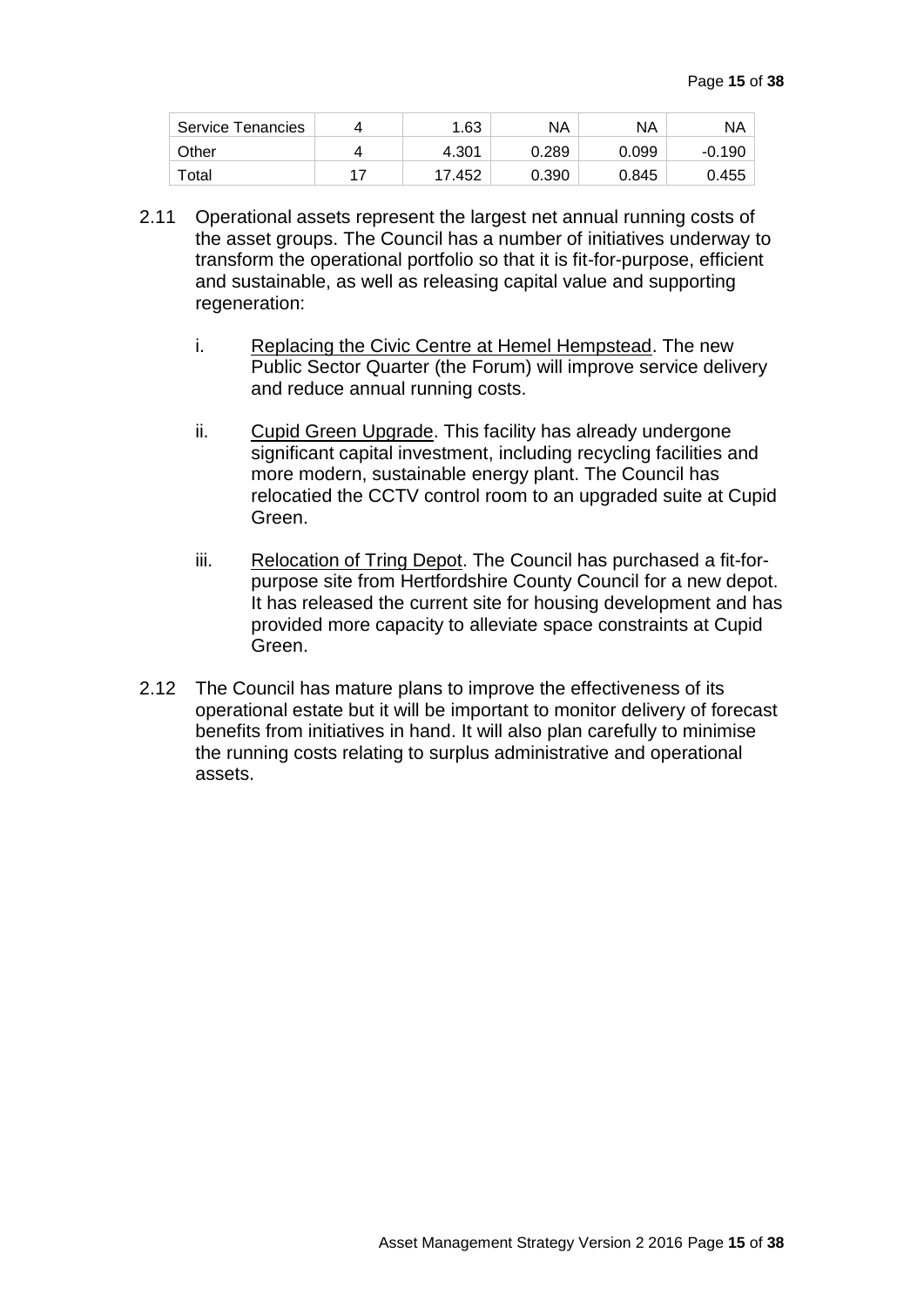# **Community and Infrastructure Assets**

| <b>Asset Type</b>           | <b>Number</b> | Value (£M) |
|-----------------------------|---------------|------------|
| <b>Sports Centre</b>        | 4             | 30.49      |
| <b>Off-Street Car Parks</b> | 20            | 4.96       |
| <b>Community Centre</b>     | 14            | 2.94       |
| Arts/Theatre                | 1             | 2.40       |
| <b>Public Conveniences</b>  | 19            | 2.12       |
| <b>Sports Pavilions</b>     | 11            | 0.94       |
| Hall                        | 5             | 0.59       |
| <b>Youth Clubs</b>          | 6             | 0.51       |
| <b>Adventure Playground</b> | 4             | 0.42       |
| <b>Communal Rooms</b>       | 9             | 0.39       |
| <b>Offices</b>              | 3             | 0.36       |
| Land                        | 49            | 0.35       |
| <b>Care Centre</b>          | 1             | 0.32       |
| <b>Bus Station</b>          | 1             | 0.18       |
| <b>Sports Ground</b>        | 8             | 0.12       |
| <b>Scout Hut</b>            | 5             | 0.09       |
| Park                        | 5             | 0.01       |
| <b>Allotment</b>            | 18            | 0.00       |
| Cemetery                    | 3             | 0.00       |
| <b>Heritage</b>             | 1             | 0.00       |
| Woodland                    | 23            | 0.00       |
| <b>Total</b>                | 210           | 47.2       |

**Figure 13: Community and Infrastructure Assets by Number and Value**

2.14 Community and infrastructure assets are provided primarily to support community well-being and as such it is difficult to undertake a meaningful assessment of their cost-effectiveness without a clear measurement of the benefit they provide to the community. It is clear, however, that barring off-street car parking, provision of community assets is delivered at a net cost to the Council of £0.4m per annum (see figure 14). This is largely because they produce limited income.

#### **Figure 14: Cost of community assets as at March 2015(£M)**

|                      | No of<br>assets | <b>Income</b><br>(£M) | Cost (£M) | Net income<br>(£) |
|----------------------|-----------------|-----------------------|-----------|-------------------|
| Off-street car parks | 20              | . 697                 | 0.350     | $1.347^{2}$       |
| Other assets         | 190             | 0.136                 | 0.562     | -0.426            |
| otal <sup>-</sup>    | 210             | 1.833                 | 0.912     | 0.92 <sup>.</sup> |

2.15 The Council's new Property Management Board needs to establish a clear mechanism for monitoring usage of assets to validate their contribution to community well-being. The Council needs to consider how it might improve the cost-effectiveness of some asset types including community centres and public conveniences and to examine opportunities to increase income, reduce costs and examine potential

 $\overline{a}$ 

 $2$  This is before non-controllable costs are deducted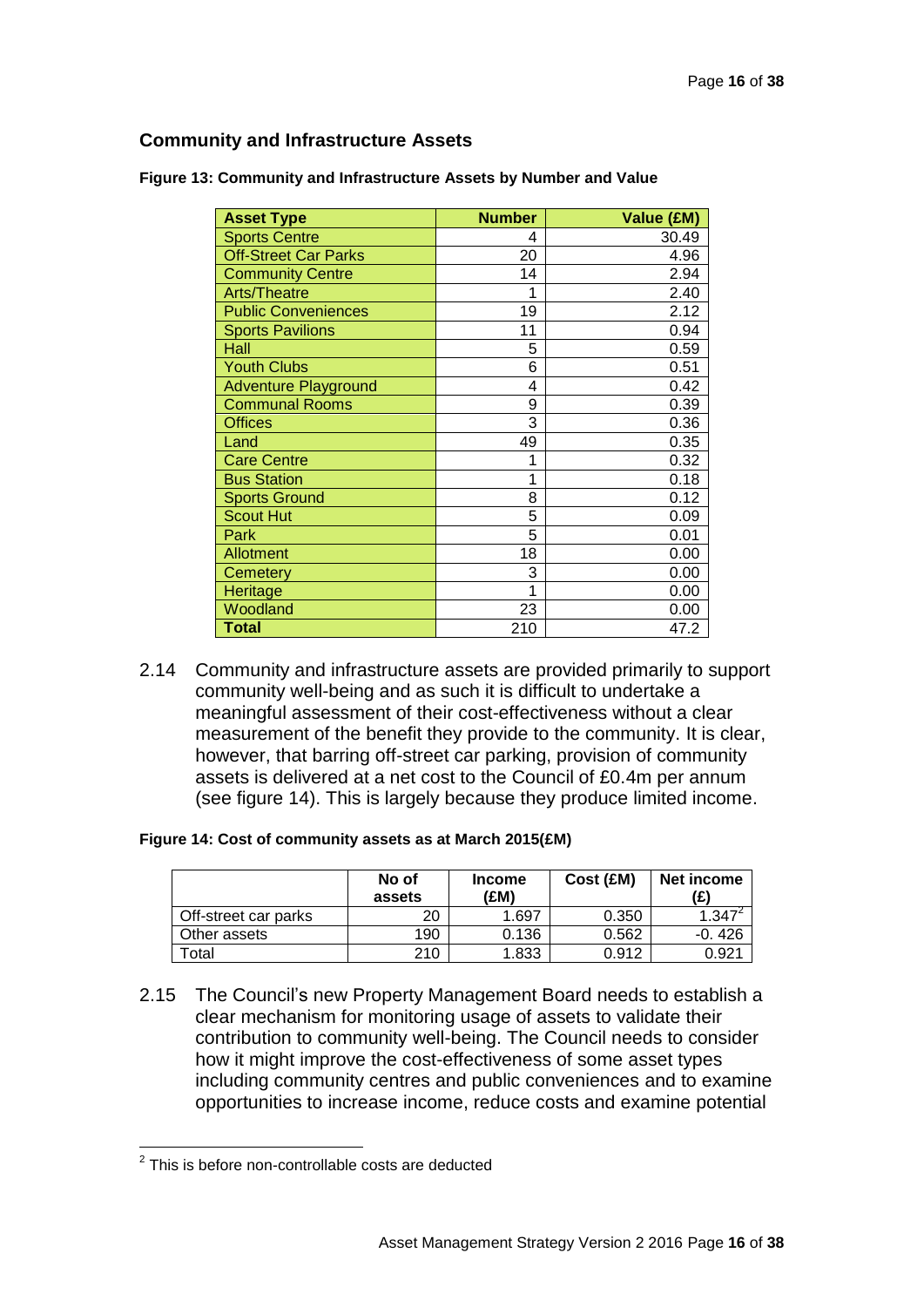development, transfer or disposal .options. This work has commenced through the 2016/17 budget setting process.

|  | Figure 15: Cost Impact of Community Centres and Public Conveniences 2015 |
|--|--------------------------------------------------------------------------|
|--|--------------------------------------------------------------------------|

| Asset Type                       | Value $(E)$ | 2014/15 Cost $(E)$ | 2012/13 Income (£) |
|----------------------------------|-------------|--------------------|--------------------|
| <b>Community Centres</b>         | 2,939,413   | 291.714            | 3.934              |
| Public Conveniences <sup>®</sup> | 2.117.602   | 148.897            | 150                |

# **Garages**

2.16 The Council owns 7728 garages across the Borough with a capital value of £17.6m. They delivered £2.459m of billed income in 2014/15 for the Council against costs of £1.2m, so they are an important source of revenue. However, a condition survey carried out in 2009<sup>4</sup> indicated that there was a £15M maintenance backlog on the garage portfolio over the next ten years, which has the potential to significantly affect future net income.

#### **Figure 16: The Financial Impact of Void Garages**

| Total<br><b>Number</b> | Void | Void % | 2014/15 Lost<br>Income (£M) | Value of<br><b>Void Assets</b><br>(£M) |
|------------------------|------|--------|-----------------------------|----------------------------------------|
| 7728                   | 1947 | 25.1   | 0.818                       | 4.430                                  |

- 2.17 Since 2014, the number of void garages has stabilised at circa 25%. This impacts income and the Council needs to improve its understanding of the causes so it can forecast the impact on future revenue and take action to arrest the trend.
- 2.18 The large number of void garages presents an opportunity to consolidate voids in order to vacate garage sites, enabling the Council to secure new income of potentially several million pounds from redevelopment of surplus stock. This could help to offset the costs of maintaining the core garage stock in the medium term.
- 2.19 Since September 2014 the Council has been actively pursuing a policy of garage disposals. The initial 97 sites have been reduced to an initial 19 sites that have been chosen for their suitability and potential receipt. This programme has led to the marketing of the first site in Adeyfield East and other will be marketed over the next eighteen months. Sale has been agreed for the first site subject to completion of the legal process.

 $\overline{a}$ 

<sup>4</sup> Carried out by Tibbalds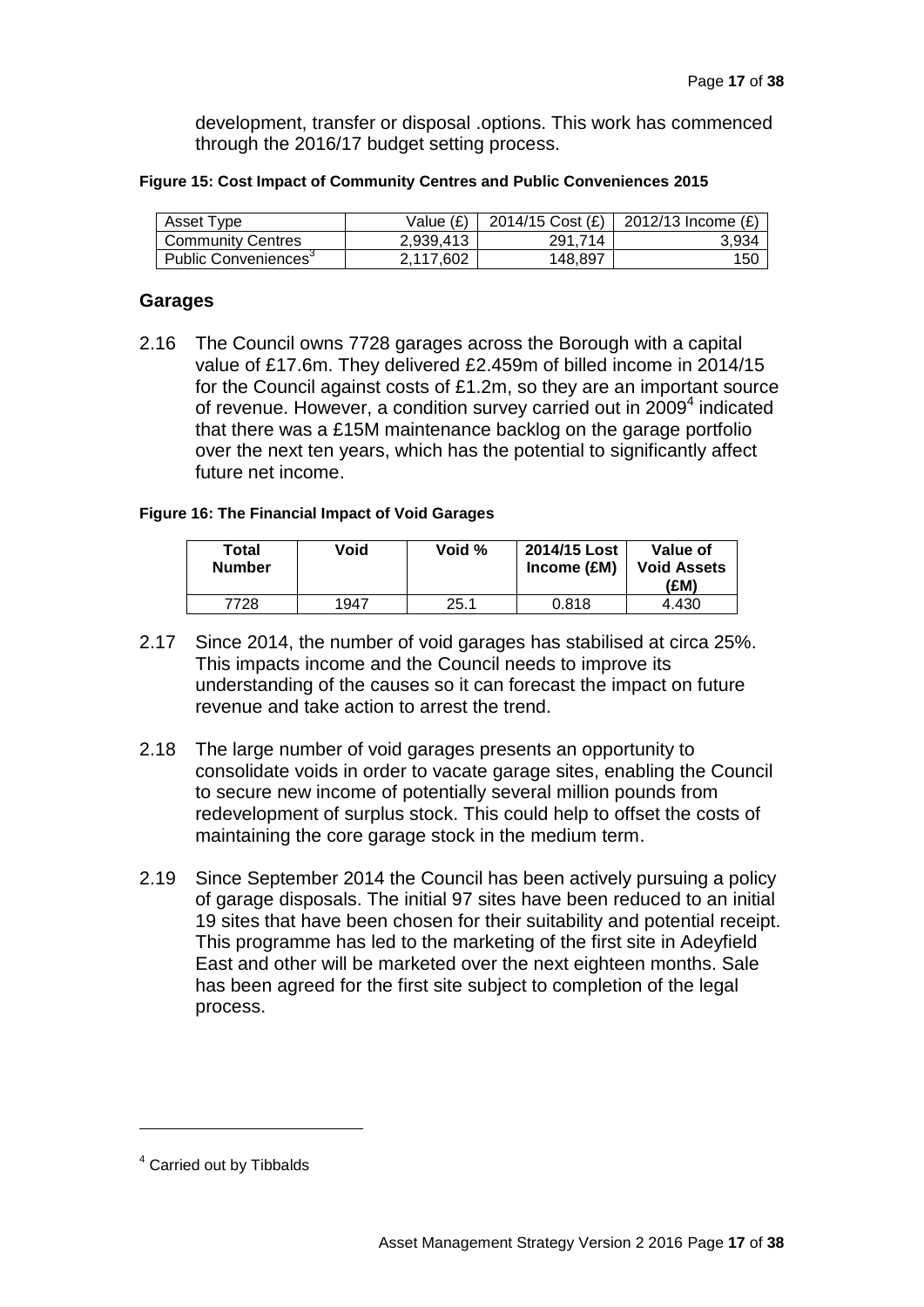# **Investment Portfolio**

- 2.20 The Investment Portfolio of 458 assets is valued at over £46m and its primary purpose is to deliver annual income to the Council. In 2014/15 it provided £4.09m of income at a cost of £1.39m, delivering a net income of £2.70m. The overall gross yield was 8.9% with net yield of 5.9%.The net yield has reduced since the original strategy but this is to be expected given the historic under investment in the portfolio and demonstrates the willingness of the Council to invest in maintaining the quality of stock and sustainability of a vital income stream.
- 2.21 The portfolio is largely concentrated in a small number of locations and on particular asset types:
	- 56% of the investment portfolio's value is concentrated in 14 locations (12 shopping centres and two industrial estates) which mainly constitute a mix of retail units, dwellings and industrial units; these sites deliver 66% of the total income derived from the portfolio



**Figure 17: Market value of the 14 major sites as at March 2015(£M)**

2.22 Figure 18 highlights the importance of the 14 key sites in terms of income and net yield. The low cost of these locations improves the net yield but also reflects a risk that under-investment in these assets could lead to increased maintenance costs in the future or loss of income. Conversely, the remainder of the portfolio delivers a low net yield, reducing the overall effectiveness of the portfolio but delivers security.

| Figure 18: Performance of the Investment Portfolio 2014/15 |  |
|------------------------------------------------------------|--|
|------------------------------------------------------------|--|

| <b>Number</b> | Value<br>(£M) | <b>Income</b><br>(£M) | <b>Gross</b><br>Yield<br>% | Cost<br>(£M) | <b>Net</b><br><b>Income</b><br>(£M) | <b>Net</b><br>Yield<br>% |
|---------------|---------------|-----------------------|----------------------------|--------------|-------------------------------------|--------------------------|
|---------------|---------------|-----------------------|----------------------------|--------------|-------------------------------------|--------------------------|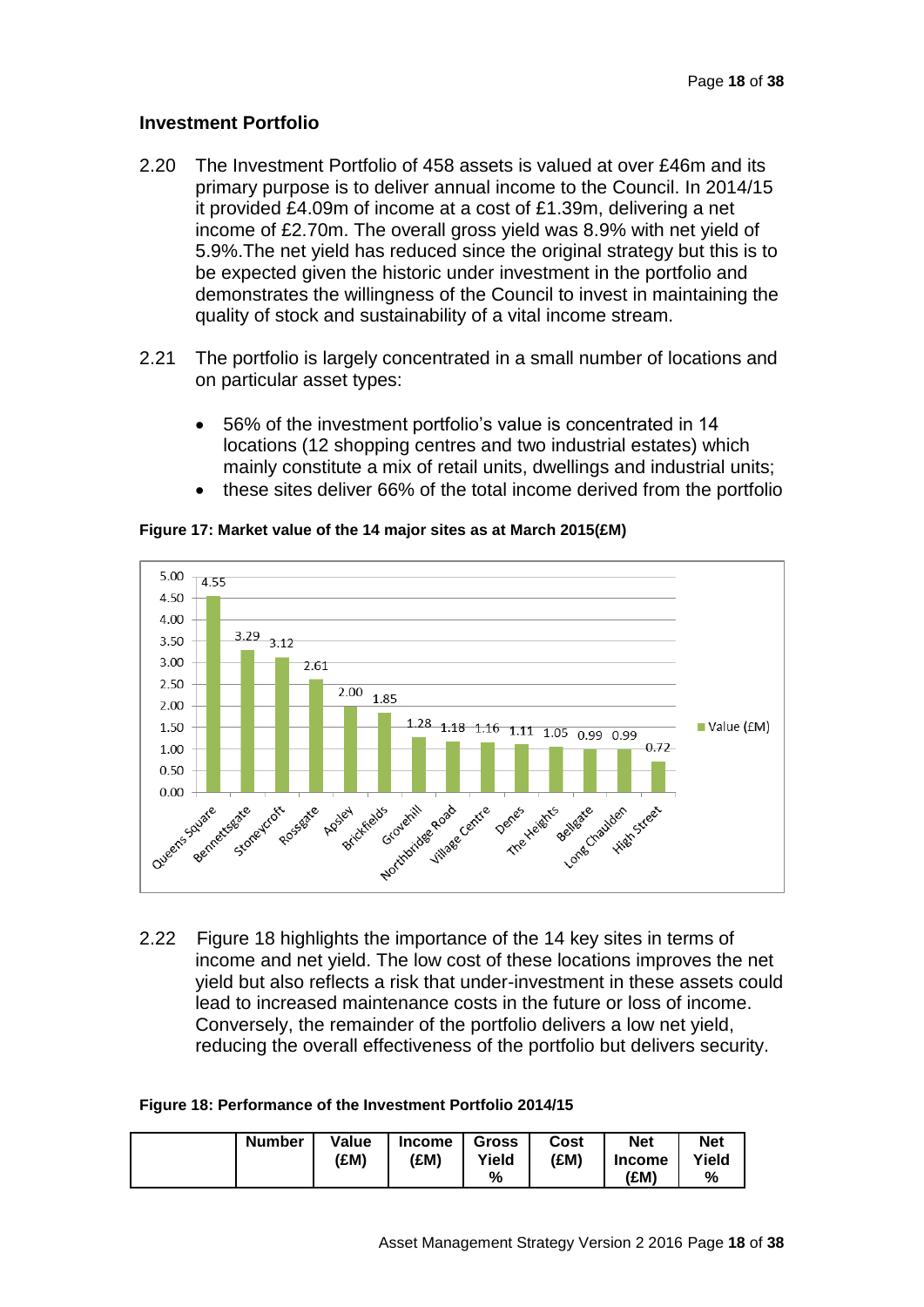| 14 Key Sites | 294 | 25.890 | 2.722 | 10.5 | 0.782 | 1.940 | 7.5 |
|--------------|-----|--------|-------|------|-------|-------|-----|
| The Rest     | 164 | 20.234 | 1.367 | 6.8  | 0.608 | 0.759 | 3.8 |
|              |     |        |       |      |       |       |     |
| Total        | 458 | 46.124 | 4.089 | 8.9  | 1.390 | 2.699 | 5.9 |

2.23 Historically, the portfolio has performed well for the Council, with low void rates (under 2%) and a reliable annual income stream. Net income has been relatively strong in part because of low levels of investment in maintenance and obsolescence removal. This financial model, however, presents a long-term risk for the reasons set out above.

The Council will undertake a condition survey within the next two years to understand the impact of the present stock condition on the sustainability of future rental income and investment returns.

2.24 The primary purpose of the investment portfolio is to deliver income, so yield analysis is a key measure. Figure 19 shows the yield performance of the 14 major investment locations. Figure 20 shows the gross yield for the major property categories in the portfolio against the benchmark<sup>5</sup>.



**Figure 19: Performance of the Key Locations in the Investment Portfolio as at 2015**

2.25 While local conditions will affect rental income, figure 19 indicates there is scope for the Council to address anomalies in returns between sites

 $\overline{a}$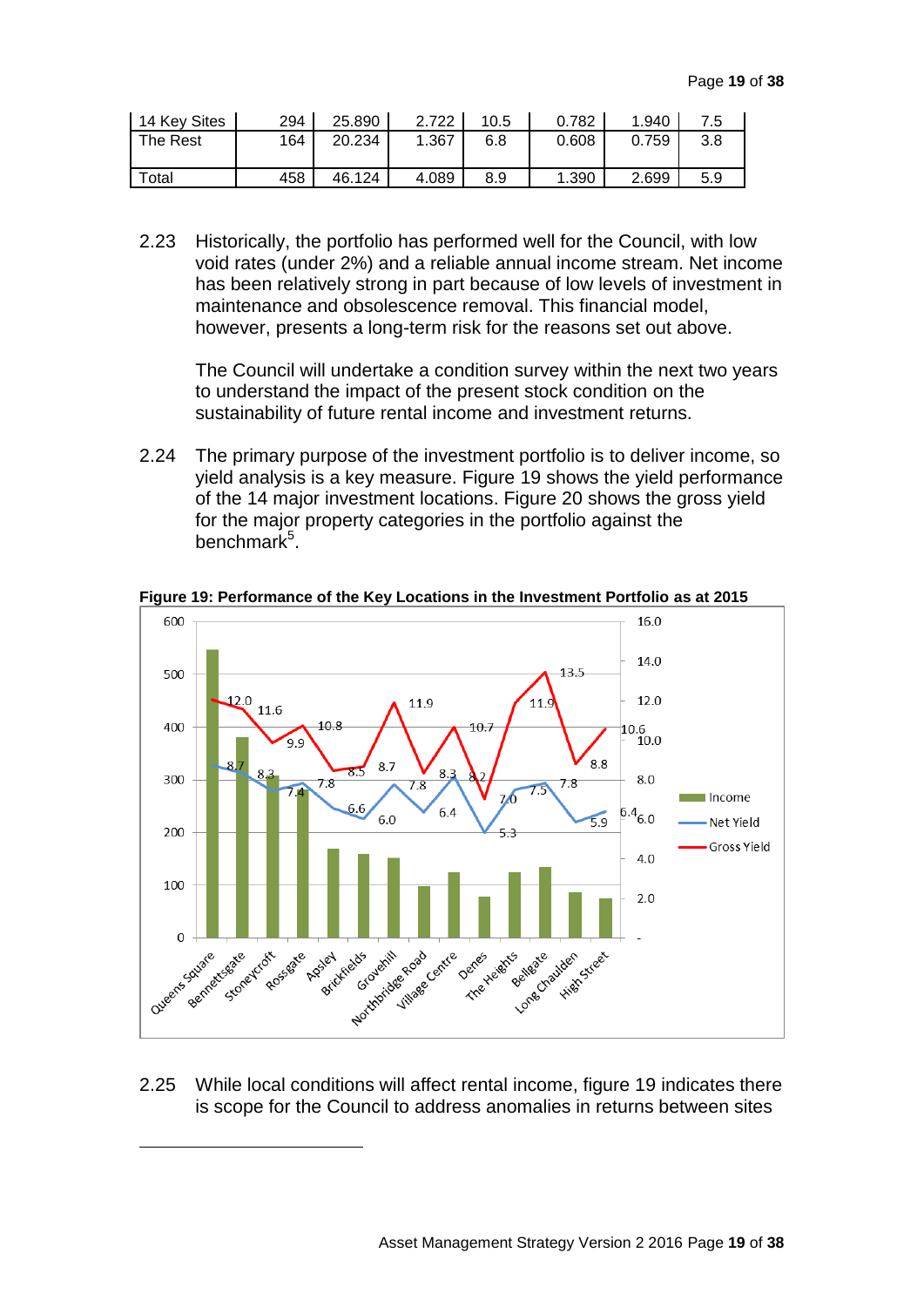which have a similar balance of asset types. Market benchmarking also indicates there is scope for improved performance from the investment portfolio with focus required on:

- Most of the shopping centres do not perform as well as the market indicators for secondary/tertiary retail yields of 10-11.5%, with particular focus required on The Denes, Bennettsgate, Rossgate, The Heights, and Long Chaulden.
- Performance of retail and industrial units, which comprise around half the portfolio, are lower than market levels, which are 10-11.5% for retail and over 10% for industrial units.
- 2.26 The Council has taken decisions about the type of occupier/tenant mix in some of the neighbourhood centres to sustain local services and meet community needs. The Property Management Board will review the objectives of this type of facility going forward and determine clear criteria to monitor performance.

# **Section 3 – Improving Financial Performance**

# **Introduction**

- 3.1 There are opportunities to improve the overall cost-effectiveness of the property portfolio and deliver improved financial performance for the taxpayer through:
	- identifying surplus assets or scope for increased asset utilisation;
	- cost reduction:
	- increased income:
	- maximising value from assets which are no longer fit for purpose.
- 3.2 This strategy will be monitored via the Property Management Board, Departmental Management Team meetings and developing key performance indicator in these areas. As part of the budget setting for 2016/17 and onwards then there has been increased scrutiny of expenditure and income opportunities and 5% savings have been offered from maintenance budgets.

# **Asset Utilisation**

- 3.3 Operational. The new Forum at Hemel Hempstead, will release other assets for alternative use, such as The Bury, and the co-location of some other public and third sector organisations will free up other assets they currently use. There is also scope to seek an improved return from the Berkhamsted Civic Centre/Depot location which offers limited operational value and is under-utilised.
- 3.4 Community Assets. Utilisation of community assets is hard to measure because of the absence of readily available usage data. The Council will implement and action plan to monitor usage in future, potentially in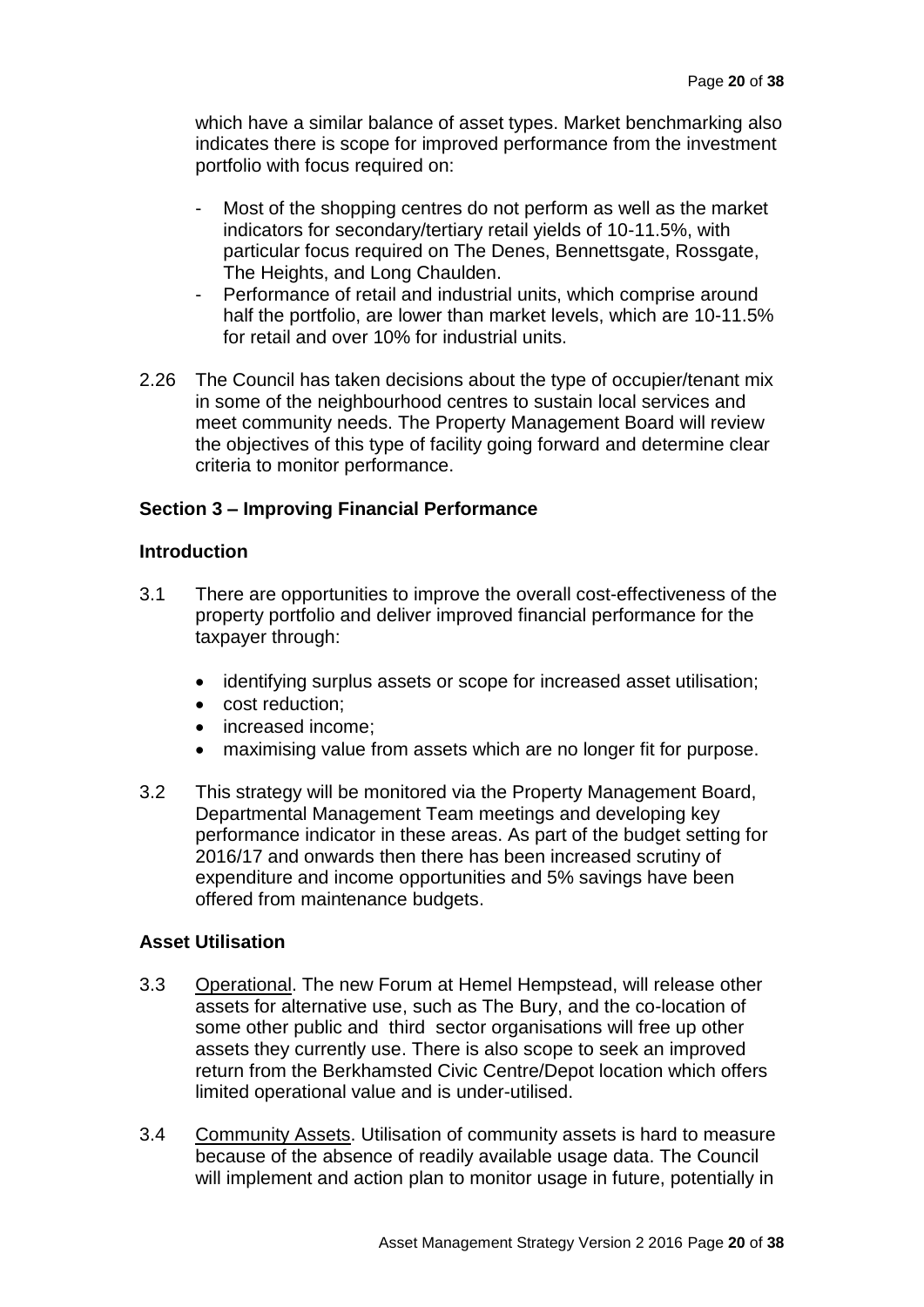coordination with other public sector and third sector organisations (see paragraph 4.12), to determine whether it may be possible to deliver the same community benefits from a reduced asset pool.

- 3.5 Garages. As set out at paragraphs 2.17-2.18, the large number of void garages presents a considerable opportunity to rationalise the number of garage assets to release garage sites for development. Disposal of selected garage sites has already started.
- 3.6 Investment. The investment portfolio currently achieves a high occupancy rate in the region of 98%, so the key issue is to achieve improved returns and to sustain income levels.

#### **Maximising Value through Alternative Use/Disposal**

- 3.7 Where there is no requirement for an asset to continue in its current form, there may be opportunities to change its use or else dispose of it, delivering a one off receipt in the case of a sale or a combination of lump sum payment and annual income where the freehold is retained.
- 3.8 Asset Development and Disposal Programme. The Council has already earmarked some assets for disposal, such as Hemel Hempstead Civic Centre, and the Market Square
- 3.9 Where other assets are not cost-effective to maintain in their current form, or else which present an opportunity to achieve an alternative community benefit or financial return, the Council will conduct Asset Development Reviews (ADRs) to identify scope to improve the utility of the asset or an intelligent approach to disposal.
- 3.10 Garages. The significant number of surplus garages identified at paragraph 2.17 present an opportunity for the Council to pursue redevelopment of the sites. A disposal programme of selected sites has already commenced.
- 3.11 Greenfield Development. The Council has focused on utilisation of brownfield sites to support targets for housing, but to deliver its target of 10,750 new homes by 2031 it recognises the need to undertake selective development of greenfield sites. Some of those are owned by the Council, and their development could be brought forward to ensure annual housing targets are met and provide an early financial return for the Council. A further option is to develop smaller packets of open brownfield land it owns in and around urban areas. A prerequisite to achieve this is the clear identification of these sites on the Council's GIS mapping system. The Council will complete this exercise and undertake and action plan to examine its property holdings and identify a pipeline of opportunities for site development.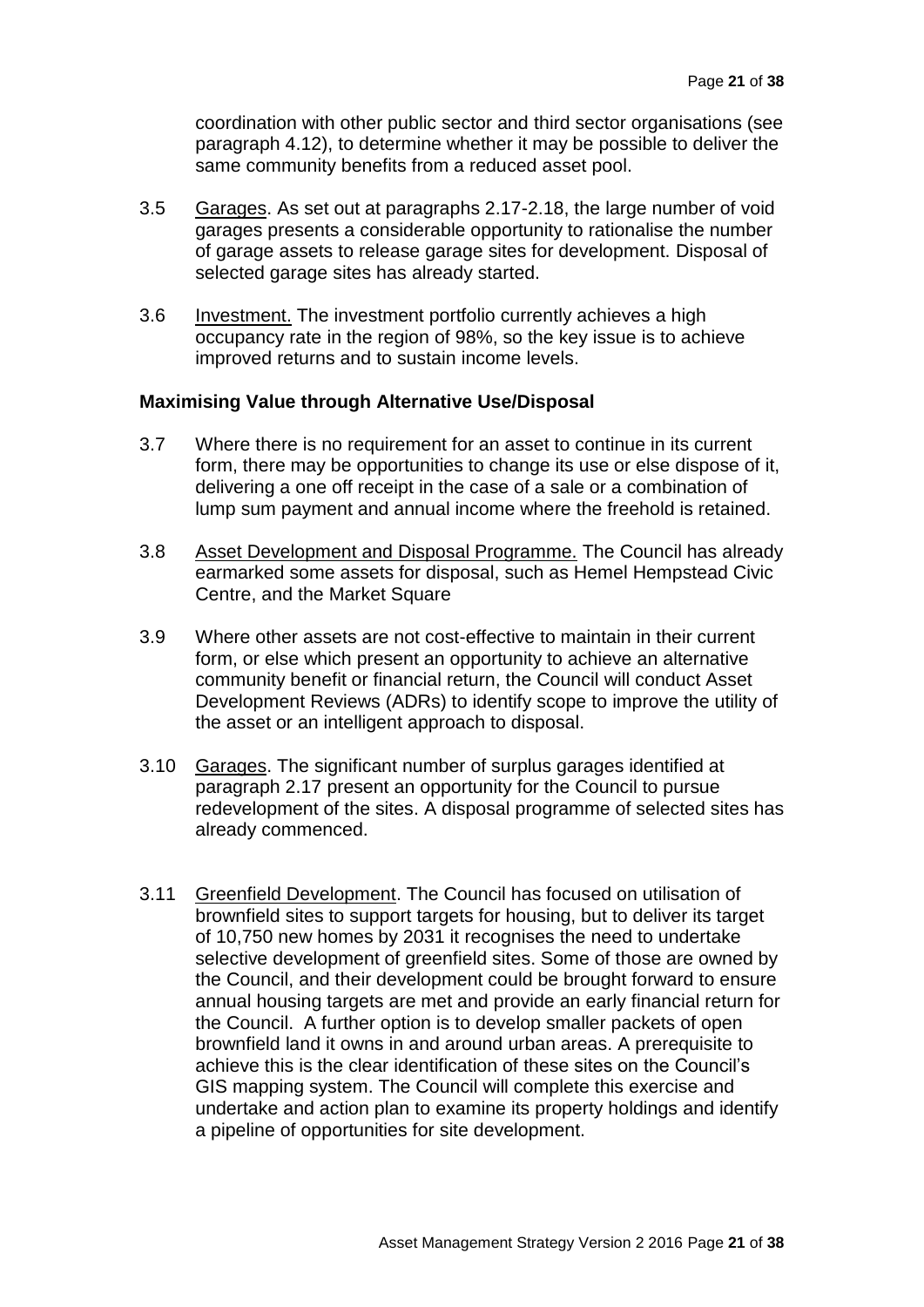3.12 Balance between Capital and Revenue. The Council has a number of opportunities to realise capital receipts through asset disposal. While these would help to support the capital programme, the Council will also weigh up the benefits of alternative approaches whereby it retains some share of the future revenue benefit delivered by the asset. On a case-by-case basis it will carefully consider the merits of retaining some equity to support long term revenue generation.

# **Cost Management**

- 3.13 Asset Maintenance: The Council will focus on reducing its long-term asset maintenance costs through:
	- i. Proactive Maintenance Scheduling. The Council carried out a full stock condition survey in 2011 enabling it to plan a proactive maintenance schedule, which is key to addressing obsolescence, and sustaining the quality and condition of its properties. This is currently held on Asset Manager The survey enables more accurate forecasting of future budget requirements and should in time help reduce the level of reactive maintenance, which tends to be more expensive. It also reduces the risk that under-investment will lead to a spike in maintenance costs in due course or a loss of income should assets no longer be deemed fit for purpose.
	- ii. Better Cost Recovery. The Council is currently reviewing its cost recovery process through improved service charging of tenants, and dilapidation settlements, and potentially through changing lease terms:
		- a. Service Charges. Many investment portfolio leases include terms for service charging, but they have not historically been enforced as well as they could be, leaving the Council to bear maintenance charges. The Council will work to ensure that future costs are recovered from tenants and has put that in place for 2015/16.
		- b. Dilapidations. The Council does not have a high turnover of tenants, but where assets are vacated it will ensure costs are recovered for bringing assets back up to standard after use. This has been implemented in 2015/16.
		- c. Full Repairing and Insuring Leases. The Council employs Internal Repair terms on many investment and community asset leases, and the Council will review what additional cost benefit it might derive from Full Repair and Insuring Leases, beyond the benefits delivered from a more effective service charge regime. For community assets, the impact of these additional costs will need to be considered against other priorities for those assets.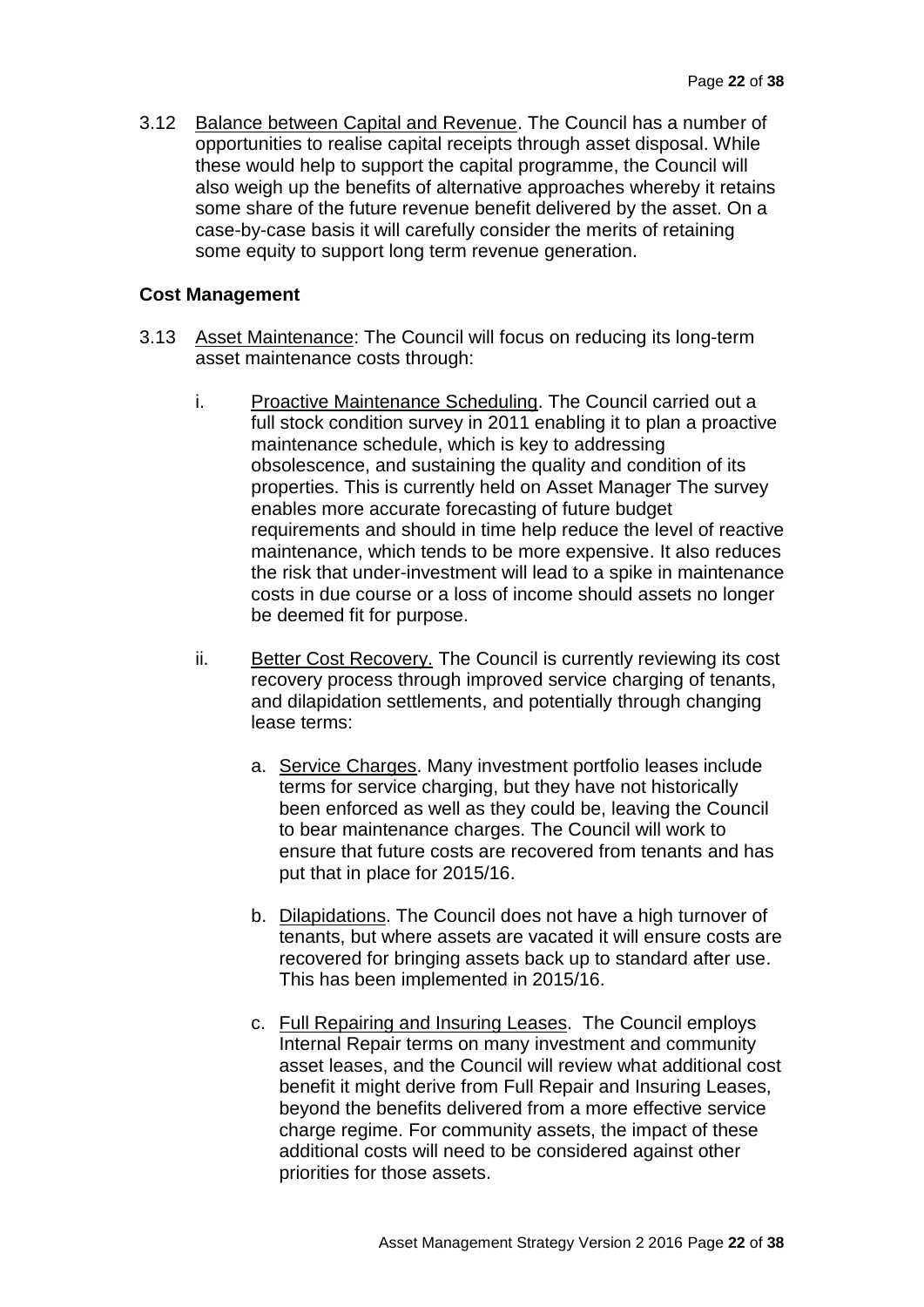- 3.14 Contract procurement: Joining with partner organisations to articulate common requirements enables increased commercial leverage with suppliers. The procurement of a new housing maintenance contract with Osbornes from July 2014 allows for building services to utilise the contractor to support its assets, which delivers greater economy of scale for the Property Portfolio in particular. More widely, the Council will ensure that the scope for partnering in maintenance contract procurement, whether within the Council or with wider partner organisations, is considered as part of all future procurement processes.
- 3.15 Transfer of Community Assets: The maintenance of some of the Council's community assets results in a significant net cost to the Council, notably the Community Centres. In 2014/15, the net cost to the Council was £0.262m, as a result of peppercorn rents and the expense of internal repairs. While effort is being made to raise rents in a modest way and to transfer the terms of leases to Full Repair and Insuring leases, this is unlikely to address fully the level of cost currently sustained, and it might prove more cost-effective in the longterm to explore the transfer of the assets to local community associations if they are willing to take them on.
- 3.16 Improved Energy Management. The Council has already taken steps, primarily on its operational estate, to capture performance information on energy, water and paper consumption, and has undertaken some limited projects as at Cupid Green to install more energy-effective technology. The Council will set up and implement an action plan to enable a wider programme of energy efficiency for those assets for which it currently pays the utility charges, where there is a clear business case to do so.

# **Increasing Income**

- 3.17 Increasing income is the other key lever to improve financial performance. The Council is pursuing a number of routes to do this:
- 3.19 Rent Reviews. The Council has made good recent progress in using rent reviews to secure an increase in yields on the investment portfolio but the analysisat paragraphs 2.25-2.26 indicates there is scope for further improved returns in a number of locations and against some asset types. The Council will take a proactive approach to its rent reviews to address discrepancies in yields, recognising that local conditions and the Council's own role in the community will have a bearing on the extent to which additional income is secured. The Estates team will look to ensure that rents on investment assets are linked to the higher of current market rates or CPI increases. We will set an action plan for these to be incorporated into the Estates workload on a regular and planned basis.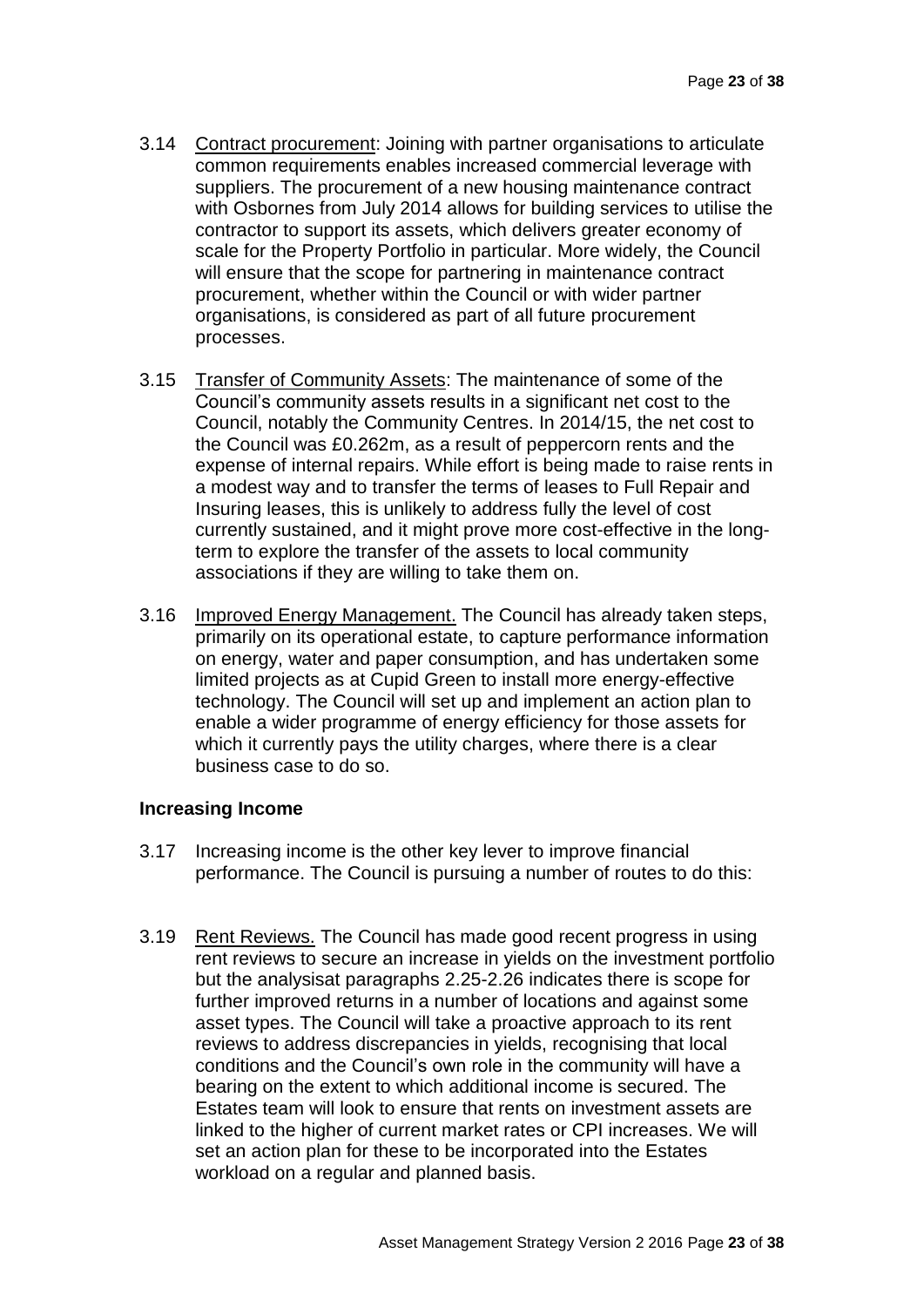3.20 Below market rent. The Council currently offers below market rent on some of its investment portfolio assets to a range of public sector and 3<sup>rd</sup> sector organisations which collectively amount to approximately £0.1m of annual income as at March 2015.

The approach to third sector rents has not been consistent over the years and some bodies receive preferential terms and others pay market rates. We will look to move to a situation where all third sector tenants pay market rents which will be balanced by the receipt of noncash grant aid from DBC. This will reveal the full costs of property occupation.

- 3.21 Business Rates and Council Tax. Converting assets to support economic growth or housing development will increase income if the expected business rate retention or Council Tax returns outweigh any loss in revenue.
- 3.22 Fees. The Council has taken a deliberate decision to keep the level of car parking charges amongst the lowest in Hertfordshire, and more generally aims to encourage use of facilities through its fees policy. Nevertheless, the Council will review its fees structure for use of its facilities against market rates and the annual asset costs to ensure they are appropriate.
- 3.23 Car Parks. Evidence suggests that there is a shortage of car parking space in Berkhamsted which the Council is well-placed to address through development of its Lower Kings Road site. The Council has allocated funding within its capital programme to develop a multi-storey car park on this site and is currently working toward planning submission in early 2016.
- 3.24 The measures proposed here will impact on financial performance but further work is required to establish the precise financial benefit and timing. This work will support future iterations of the Medium Term Financial Strategy. Annex A sets out a delivery plan for these actions and others covered in Part Four.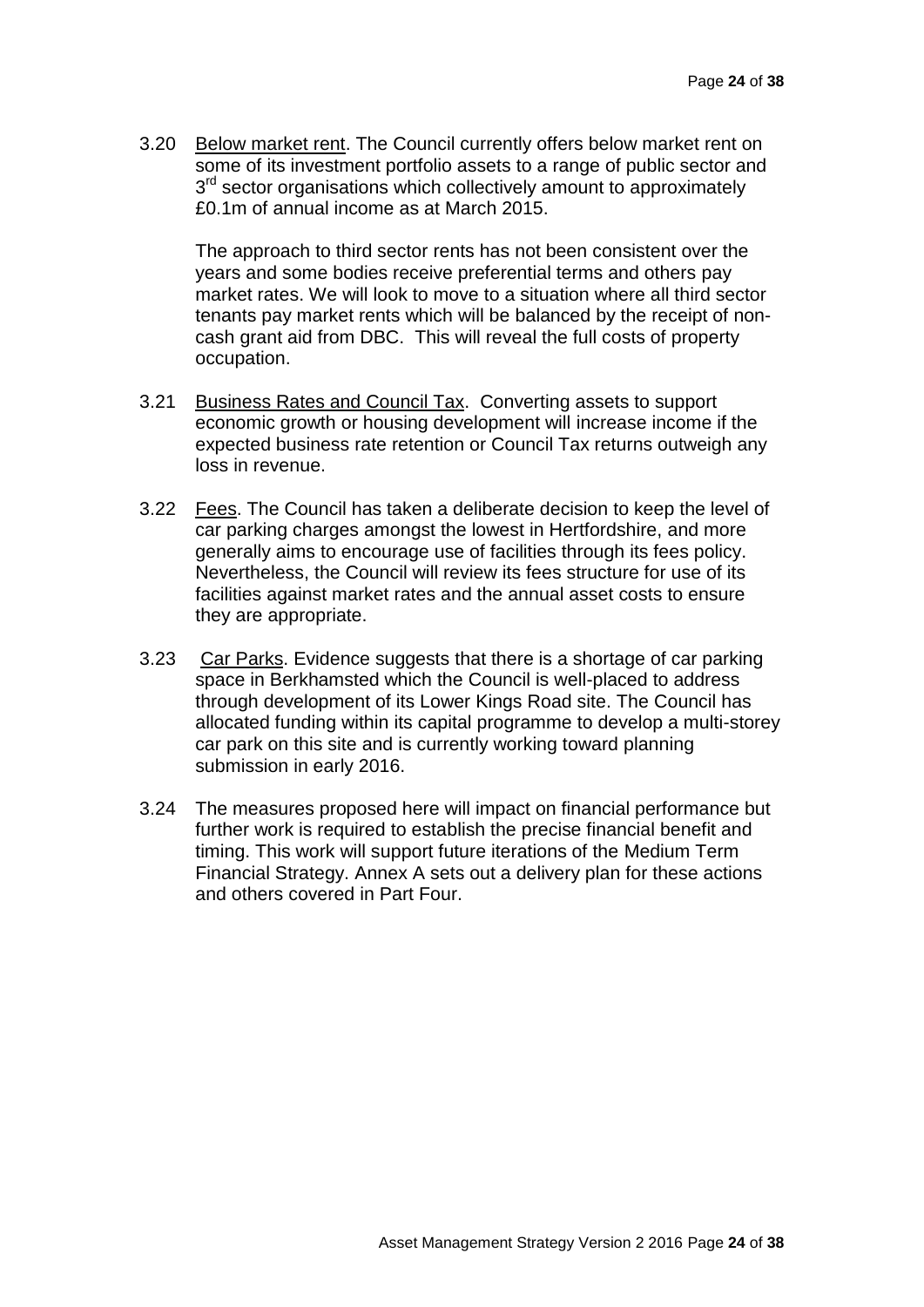# **Section 4 - Creating the Framework for Long Term Success**

# **Introduction**

- 4.1 If the Council is to deliver sustained improvement in the management of its property portfolio it must create the right enablers for long–term success including:
	- A fit-for-purpose operating model for property
	- Improved governance
	- Delivery of appropriate management information and performance reporting
	- A more deliberate approach to partnering

# **Property Operating Model**

4.2 The Council currently retains direct responsibility for management of the whole of its property portfolio. Day to day management, other than for garage stock which is managed by the housing team, is the responsibility of a small team which sits under the Group Manager (Commercial Assets and Property Development).

#### **Figure 21: The Current Property Team Structure**



- 4.3. The Council plans to undertake a review of its property operating model to address a number of areas in which it seeks improvements to the management of its portfolio:
	- a. Clear Role. There is currently limited clarity over internal ownership of community and operational assets, with no clear responsibilities set out for articulating the property requirements needed to support service delivery and the achievement of corporate priorities and objectives. In many instances, the Group Manager Commercial Assets lacks a clear internal asset owner with whom he can discuss relative prioritisation of future plans and resourcing. The Council will review the existing structure and arrangements for the delivery of Property Services and examine the internal relationships and dynamics to ensure there is clarity of roles, responsibilities, prioritisation and clear systems of work. The Council will also clarify responsibilities where different services interface, such as between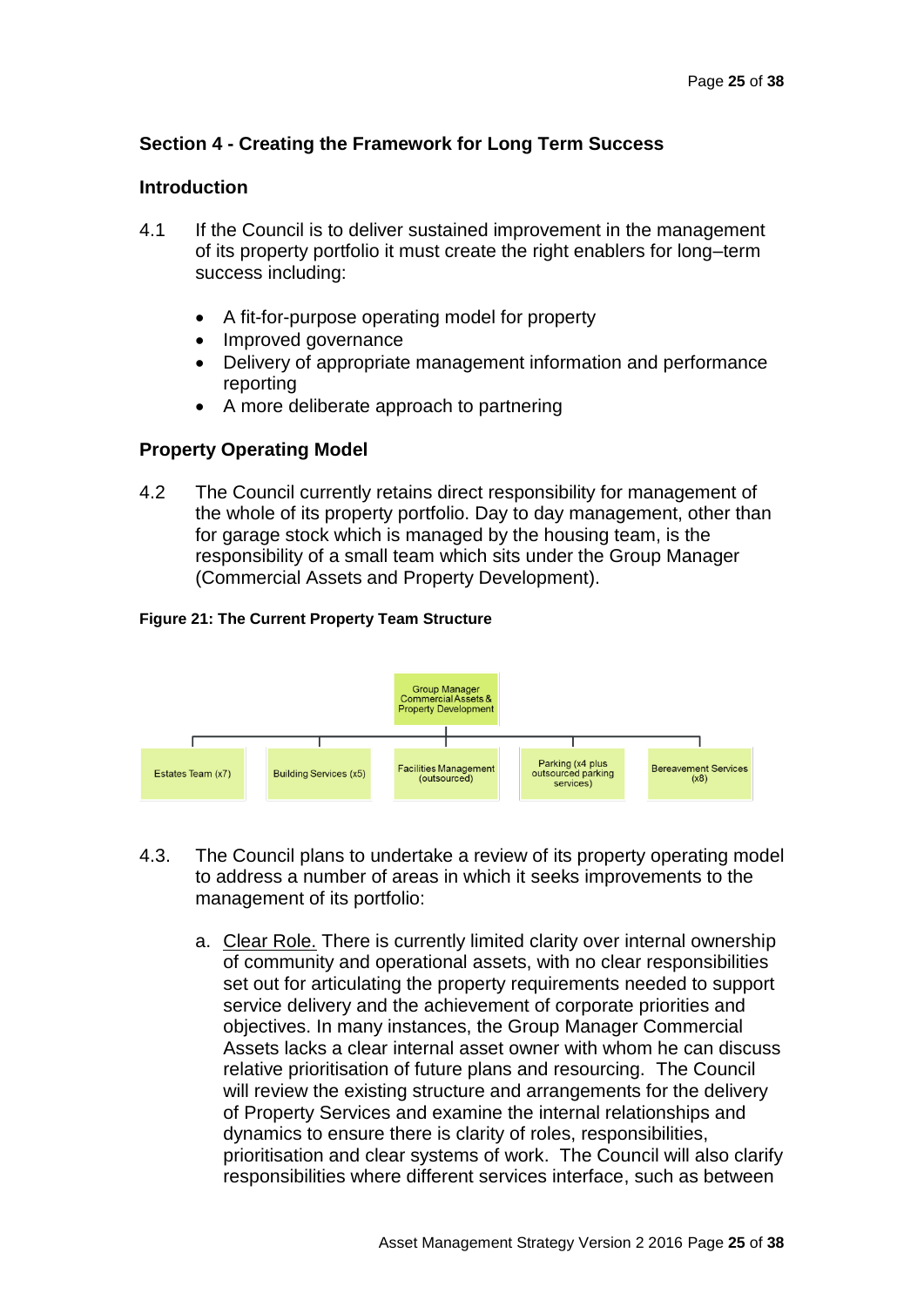Environmental Services and the property team over parks and open spaces.

- b. Internal Coordination. The Council employs separate teams to run its property portfolio and its housing stock, with separate annual financial reporting for each portfolio. The Council will continue with this model but will look to make better use of synergies, expertise and best practice between the two areas where this will enable the Council to improve its commercial approach. The Council will review the capabilities, capacities and interfaces between the teams to ensure it has a clear understanding of future opportunities for closer collaboration, such as more effective deployment of niche expertise, sharing resource to address peak workloads, and shared approaches to contracting.
- c. Business as Usual/Project Balance. The current operating model makes no distinction between management of 'business as usual' operations and discrete, time-bound projects which can be of strategic importance to the Council. It relies on the property team to balance the priorities. Sections One and Three of this strategy set out a growing pipeline of project-based work for the property team to support Council priorities objectives, which must be achieved while addressing areas for improvement in the day-to-day management of the property portfolio. The Council will review the current approach, because failing to achieve the right balance can lead to:
	- slippage in the capital programme
	- failure to carry out planned maintenance
	- loss of income
	- delays to key project activity
	- inappropriate staff work loads
- d. Use of External Expertise. The Council already makes significant use of external resource to meet building service requirements and is exploring the use of private sector partners to deliver its plans for Hemel Hempstead town centre and to develop surplus garage sites. As part of the review of the operating model, the Council will look to identify the skills and capabilities it should provide in-house in the future and those which it should aim to procure from outside. The property team provides a very good service to the Council, but given its size it cannot be expected to resource all the capabilities required and there may also be a need to provide short-term resourcing to augment the delivery of projects.
- e. Online Services. The review will also explore scope for the Council to explore making better use of online services to support the property team. Improving online access to book facilities such as allotments, sports pitches, caravan pitches could enhance service delivery to the public while enabling scarce resource to be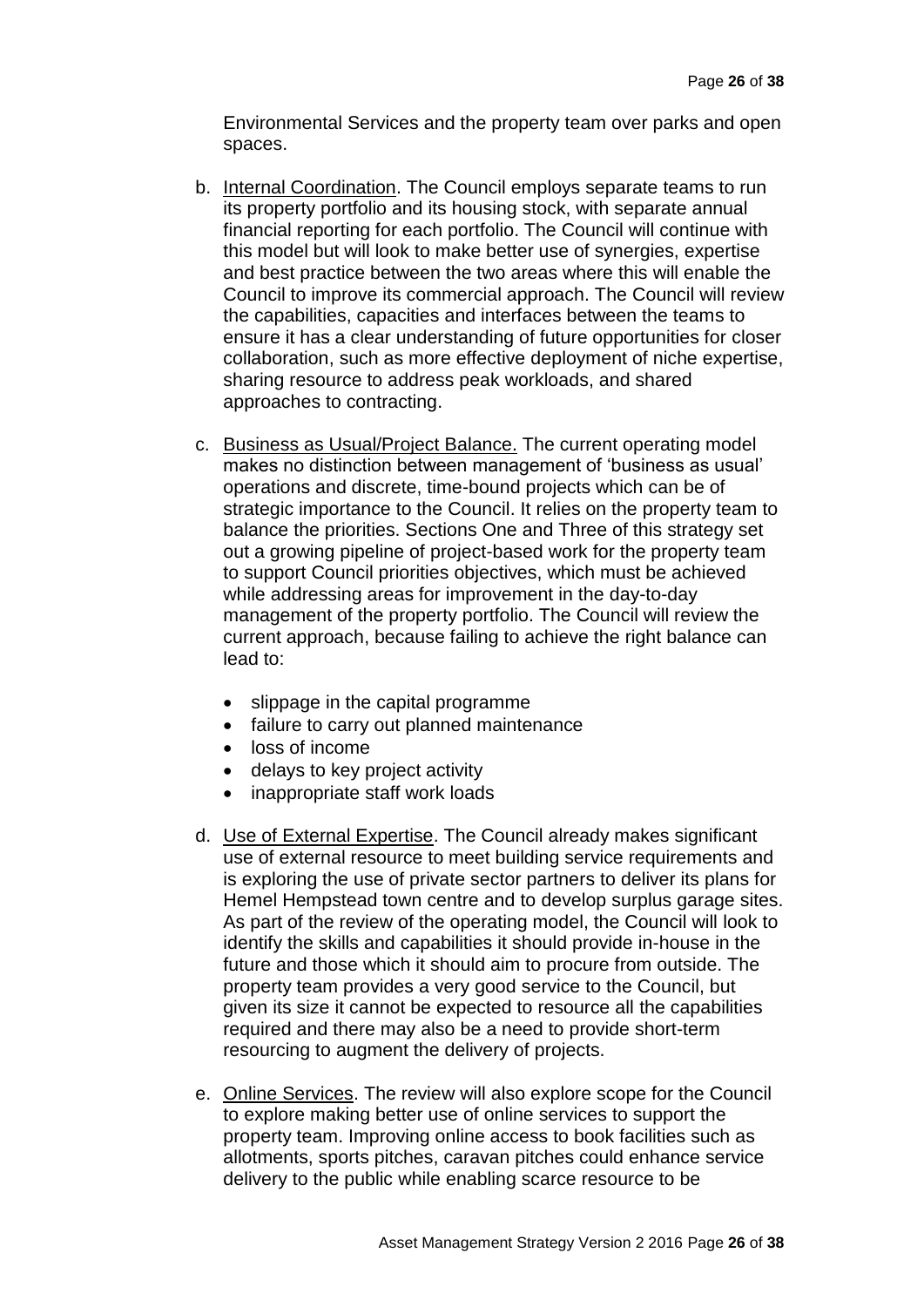prioritised onto other property management tasks. Research indicates that online transactions can be 20 times cheaper than by phone, 30 times cheaper than face-to-face and up to 50 times cheaper than by post.

# **Governance**

4.4 The performance of the property portfolio is important to both the financial position of the Council and achievement of strategic priorities. Under the Council's current management structure there is a dedicated forum for discussion of property-related matters. Specific investment proposals are raised to the Budget Review Group, and decisions affecting Dacorum's property assets are raised at the Property Management Board (see figure 22, below

#### **Figure 22: Incorporating a Property Management Board into the Current Corporate Group Structure**



- 4.5 The Council has put in place a Property Management Board, which meets regularly and involves key senior stakeholders (see figure 23 for membership). Its role includes:
	- Establishing clear property objectives and targets to underpin longterm improvement in the performance of the property portfolio;
	- Monitoring performance reporting;
	- Holding individuals to account for delivery against responsibilities;
	- Identifying strategic opportunities to use assets to support corporate priorities;
	- Ensuring evidence-based value for money decision-making where property is concerned;
	- Identifying how to improve the long-term financial management of the portfolio;
	- Identifying and recommending surplus assets for disposal.
- 4.6 Terms of reference have been established to support the work of the Board. It is expected to report its key findings and recommendations to the Corporate Management Team, and update Cabinet on performance and key issues. The Board co-ordinates its activity and decisionmaking with other key corporate decision-making forums such as the Regeneration and Affordable Housing Group to ensure the Council is able to maintain a coherent approach.

#### **Figure 23: Membership of the Property Management Board**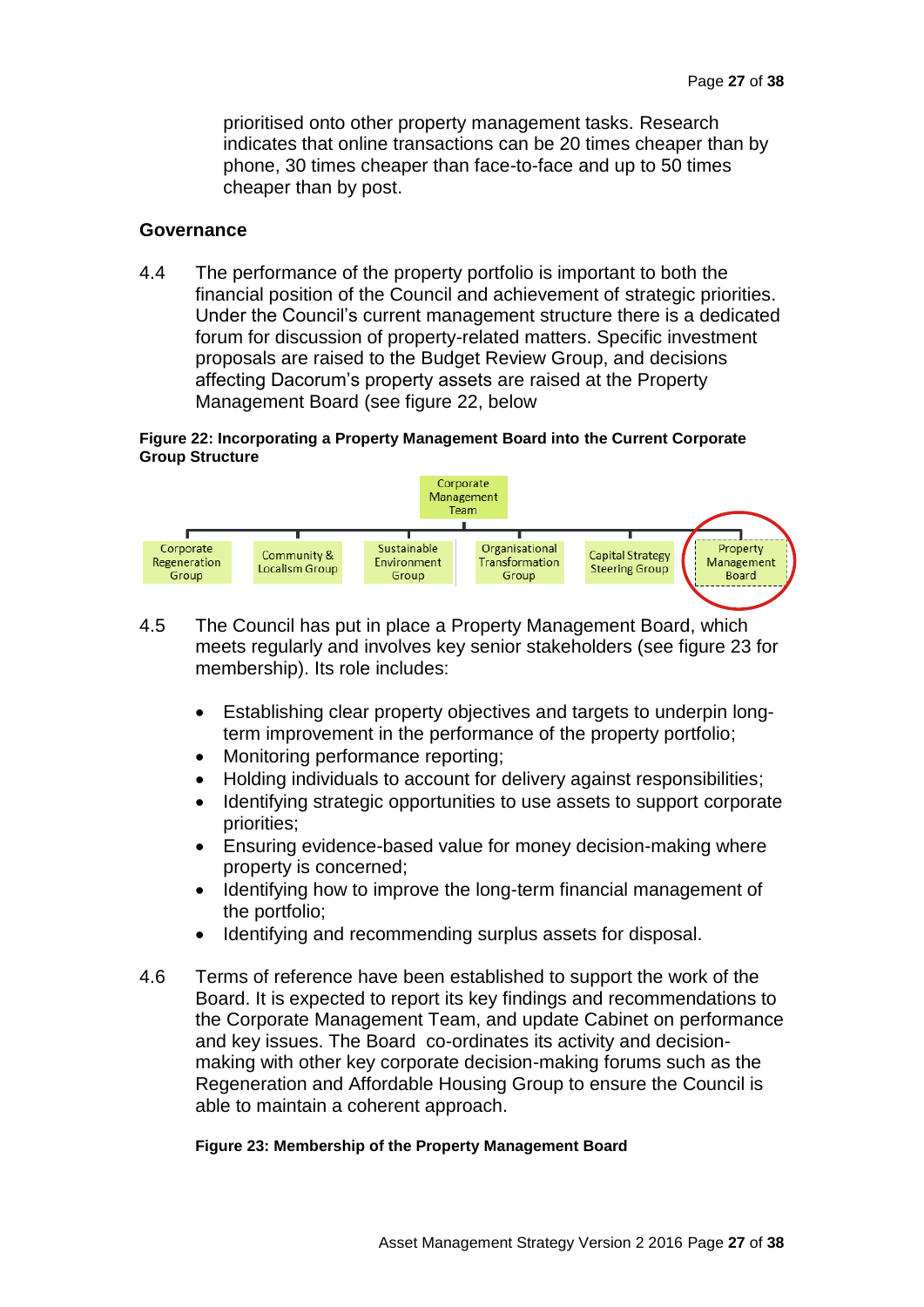| <b>Position</b>                                                | <b>Role</b>                                                                             |
|----------------------------------------------------------------|-----------------------------------------------------------------------------------------|
| Corporate Director (Finance and<br>Operations)                 | Chair and S151 Officer                                                                  |
| Corporate Director (Housing &<br>Regeneration)                 | Advice on overall housing,<br>planning and regeneration<br>considerations.              |
| Assistant Director (Finance and<br>Resources)                  | Advice on finance and resource<br>impact and relative financial priority<br>of projects |
| Assistant Director (Neighbourhood<br>Delivery)                 | Support to Clean and Safe<br><b>Environment and Community</b><br>Capacity priorities    |
| Group Manager (Strategic Planning<br>and Regeneration)         | Advice on Regeneration priorities                                                       |
| Team Leader (Estates and<br>Valuation)                         | Support to estates functions                                                            |
| <b>Assistant Director (Performance</b><br>and Projects)        | Performance reporting and<br>coherence with other project<br>themes                     |
| <b>Assistant Director (Housing)</b>                            | Support to Housing priorities and<br>internal coordination of asset<br>management       |
| Assistant Director (Planning,<br>Development and Regeneration) | Asset support to regeneration<br>priorities                                             |
| Group Manager (Commercial<br>Assets and Property Development)  | Day to day management of<br>property assets and asset-focused<br>projects               |

# **Management Information and Performance Reporting**

- 4.7 Good governance is underpinned by complete and reliable management information, which is a fundamental pre-requisite for effective asset planning and management. It enables an understanding of the performance of the portfolio and where there are opportunities to improve, and facilitates sound decision-making. It also allows benchmarking of performance against public and private sector standards and transparent reporting of performance.
- 4.8 The Council currently employs four information systems (see figure 24) to support asset management decision-making, which store large amounts of data. Nevertheless, there are gaps in the information held and extracting management information can be difficult. The systems are also not configured to deliver appropriate performance information such as yield analysis for the investment portfolio, and performance reporting more generally is limited.

#### **Figure 24: Property Management Information Systems**

| /stem<br><b>Tropic</b><br> |
|----------------------------|
|----------------------------|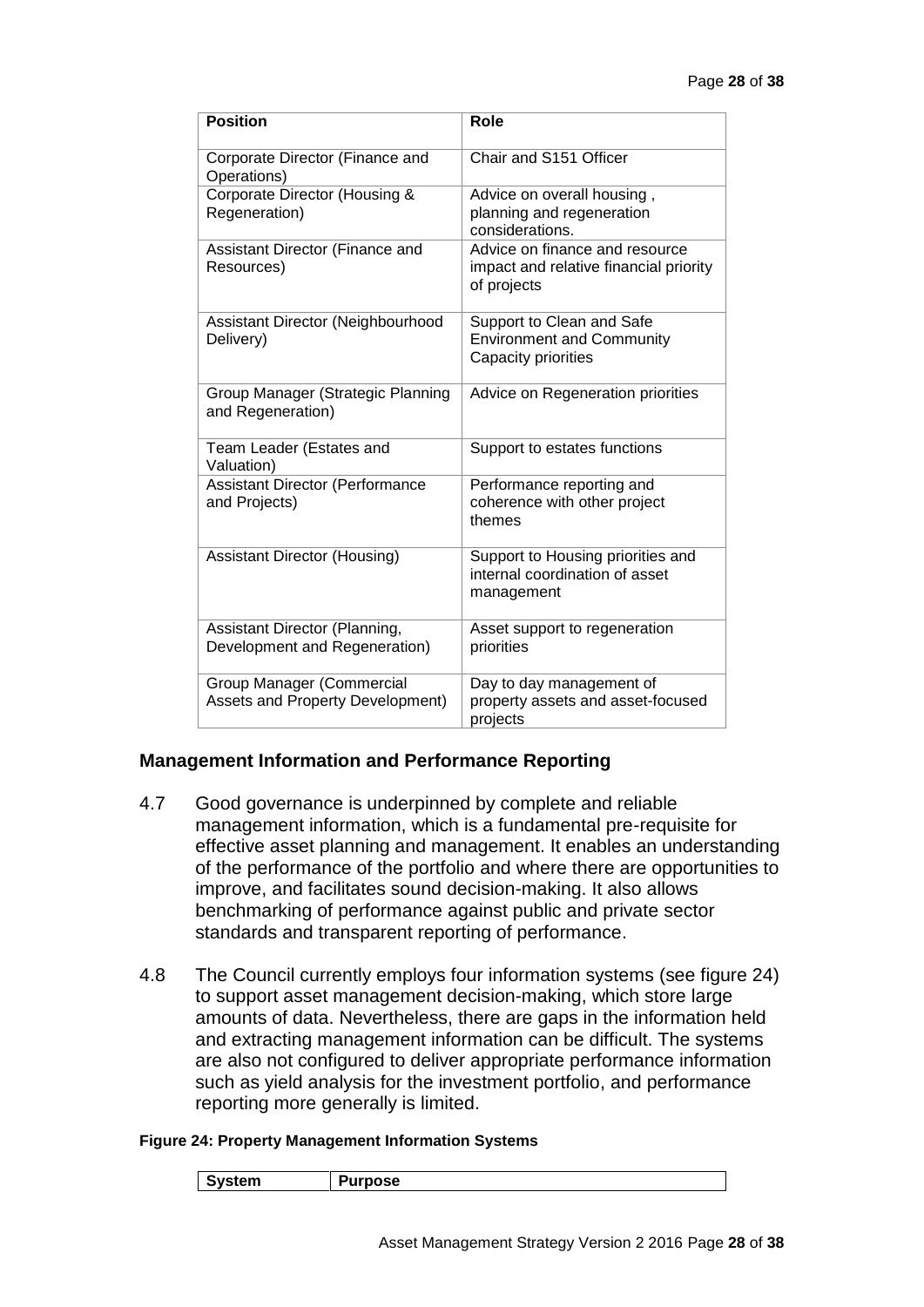| <b>Agresso</b>   | Records financial performance information to support<br>budget preparation, in-year financial management and<br>balance sheet preparation.                           |
|------------------|----------------------------------------------------------------------------------------------------------------------------------------------------------------------|
| <b>Asset Net</b> | A CIPFA system which records specific property data<br>for property portfolio (including garages), expected<br>rental income, and future plans for asset maintenance |
| <b>Orchard</b>   | Records specific property data for garages and<br>housing stock                                                                                                      |
| <b>GGP GIS</b>   | Geographical information mapping                                                                                                                                     |

- 4.9 There are a number of improvements that the Council will focus on to improve the management information used to support property asset management:
	- a. Management Information Requirements. The Council holds a wide range of assets with different performance drivers, but there is no clear requirement setting out what information needs to be collected to support effective decision-making for each. The Property team and Finance team will work together to establish baseline information requirements against which current systems and information collation processes can be validated.
	- b. Information Reports. The second key challenge is to present information in a way that is useful to property managers. Providing managers with easy access to day to day reports helps focus on issues and exceptions. Examples include debt arrears, rent review schedules, yield reports, and maintenance spend versus budget. The Council will explore the scope to improve the reporting available to property managers.
	- c. Performance Targets/KPIs. The Property team reports voids and debt arrears against the investment portfolio as part of the corporate performance reporting regime, but is not required to report any other performance information.

Reporting needs to be extended to cover the performance of the whole property portfolio. This should be synthesised into the Corvu reporting system which can be used by the property team and the Property Management Board to monitor delivery against key targets. Further work is required to develop the precise performance reporting criteria, which needs to be simple to maintain and focused on key deliverables.

d. Property Costs. While information can be transferred from Agresso to Asset Net, it remains difficult to establish property cost information for categories of assets or individual assets, and to fuse financial property information. Further work is required to scope how to improve the alignment between Agresso and Asset Net to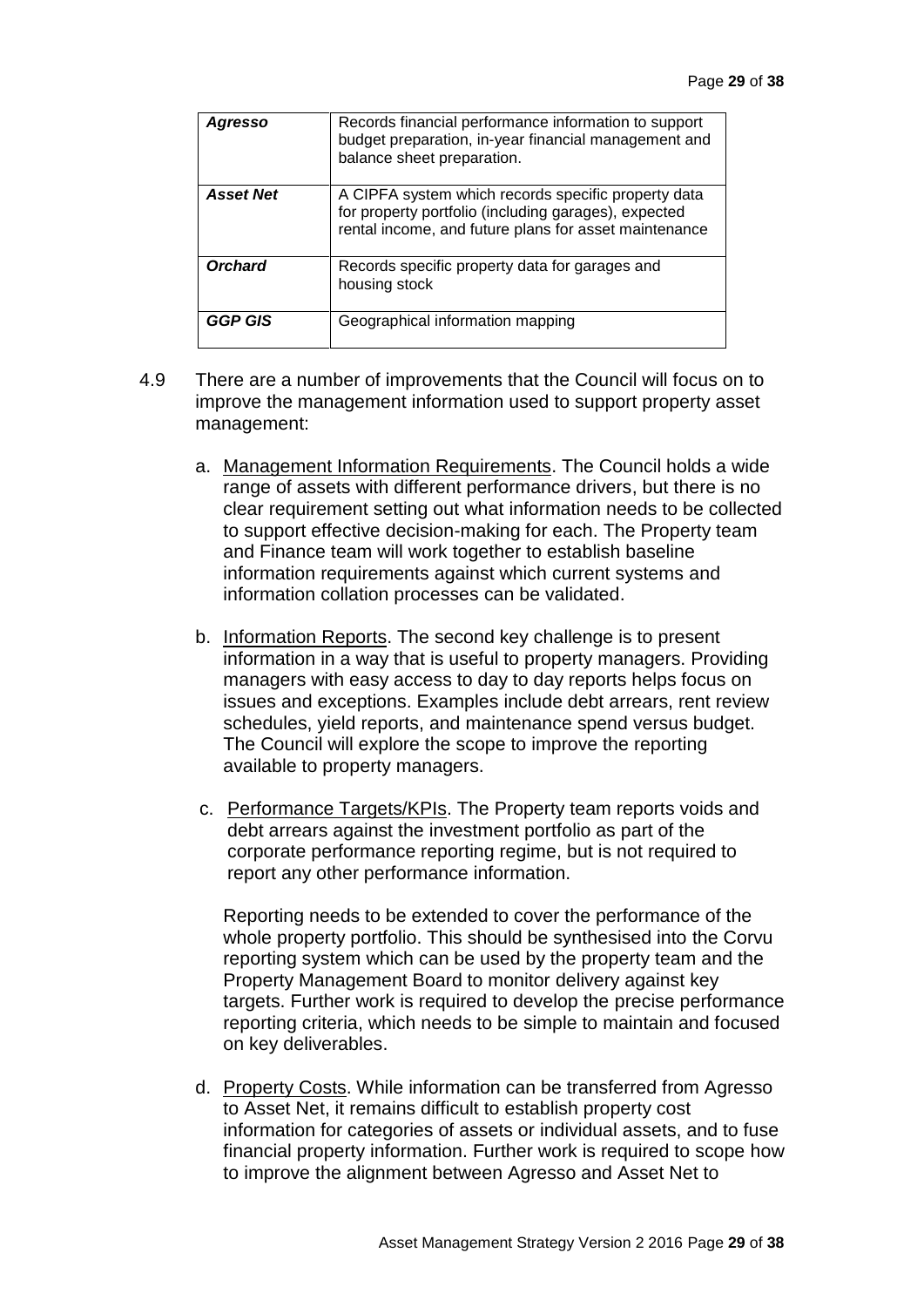provide property managers with better drill-down information capability.

- e. Single source for all asset information. Property managers require accurate and consistent information. The use of numerous information systems creates the risk that different users input different information on different systems at different times. For instance, Orchard and Asset Net indicate different figures for the garage inventory. It is also important to ensure that information is updated in a timely manner. The Council will look to remove inconsistencies through improved information management processes.
- f. Geographical Mapping. Many of the Council's assets are mapped on the Council's geographical information system but there are some land assets which are not. Understanding the totality of the assets the Council owns is important if it is to identify opportunities to release sites for development. The Council will ensure all assets are added to the system as a first step in identifying opportunities.

# **Working with Partners**

- 4.10 With increasing pressure on budgets across the public sector, there is growing interest in collaboration across organisations to find efficiencies and deliver more effective ways of working.
- 4.11 The Council is already working with other public sector organisations on the Hertfordshire Property Steering Group (HPSG), which is chaired by the County Council, to support opportunities for more effective collaboration. Initiatives it is engaged in include:
	- i. Engaging in the Group's initiative to geo-map public sector organisations' properties across the County as a prerequisite for identifying the scope for rationalisation and more joined up public sector working, albeit this process does not enable sharing of broader property management information;
	- ii. Participation in cross public-sector locality reviews in Berkhamsted and Tring;
	- iii. The Council's own plans for The Forum involve the County Council, and a number of third sector organisations. The County Council views it as an excellent example of the cooperation the HPSG is trying to engender.
- 4.12 There may be further opportunities for more effective working with public sector partners:
	- i. Further Sharing of Estate: Increasingly organisations are looking to provide more integrated service delivery. There may be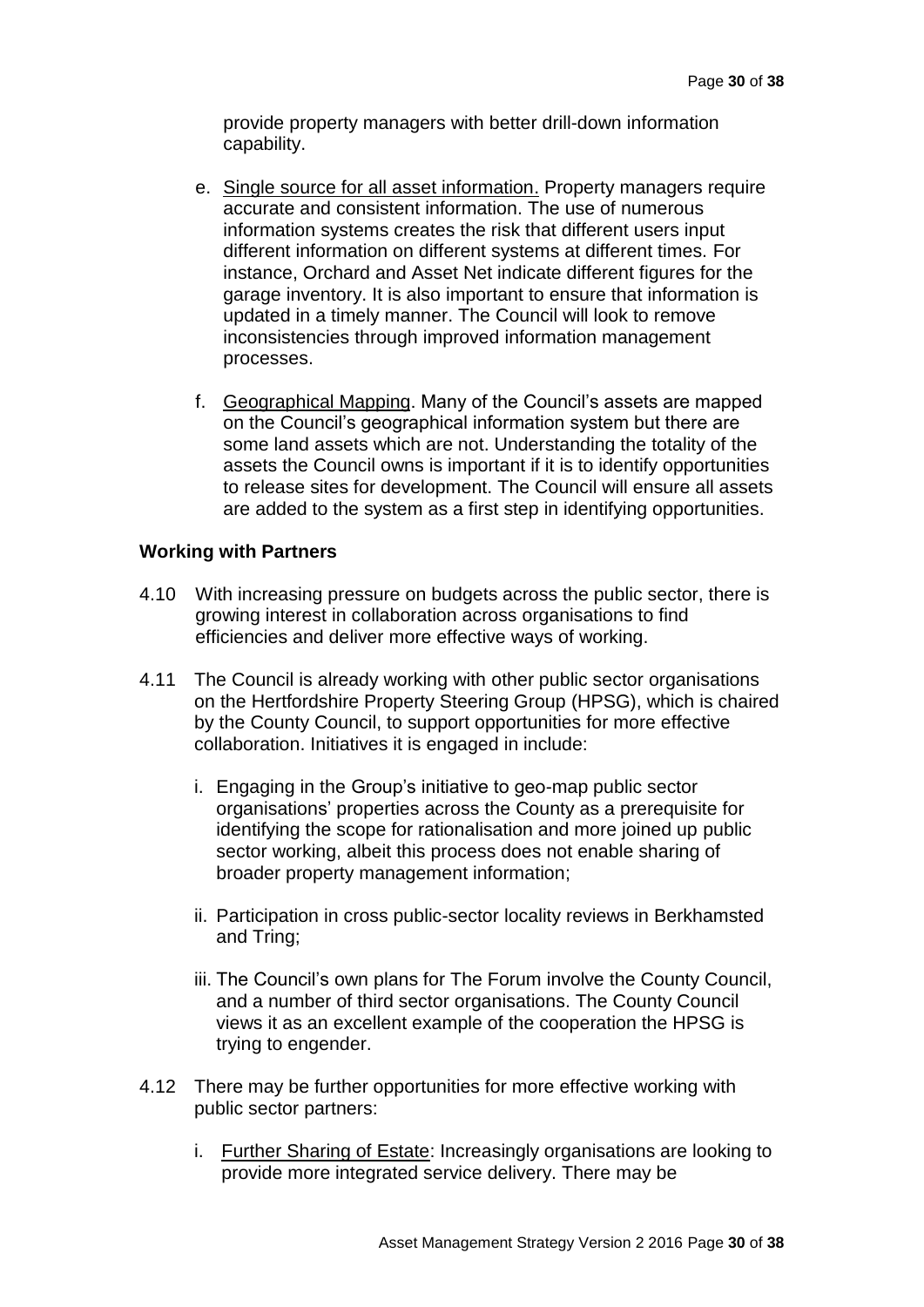opportunities for the Council to work more closely with partner organisations, including those in the  $3<sup>rd</sup>$  sector, to achieve better outcomes or else reduce the associated overheads. One clear benefit might be the improved use of space to support multiple organisations thereby freeing other assets for alternative use or disposal. The Council will look to apply particular focus where assets are maintained at a significant net expense or else poorly utilised. The result may be more intense use of Council assets with benefit being delivered elsewhere in the public or  $3<sup>rd</sup>$  sector and local discussions would be required on how such benefits are distributed.

- ii. Shares services or expertise: The sharing of services could mean the joining up of property management functions across organisations to achieve economies of scale. Alternatively, it could mean the provision of more discrete specialist services by one organisation on behalf of another, or the joined up provision of such a service. An example might be the running of a common cross-Hertfordshire property management information system.
- iii. Joined up procurement<sup>6</sup>: A joined up approach to procurement of professional real estate and Facilities Management services might deliver economies of scale that are not achievable where organisations work on their own. The Council is exploring more joined service procurement across its own property and housing portfolios. In future, it will ensure that options to collaborate with other public sector partners are considered as part of the procurement process.

 $\overline{a}$ 

 $<sup>6</sup>$  Hertfordshire Police has saved several million pounds since 2007 through collaborative</sup> procurement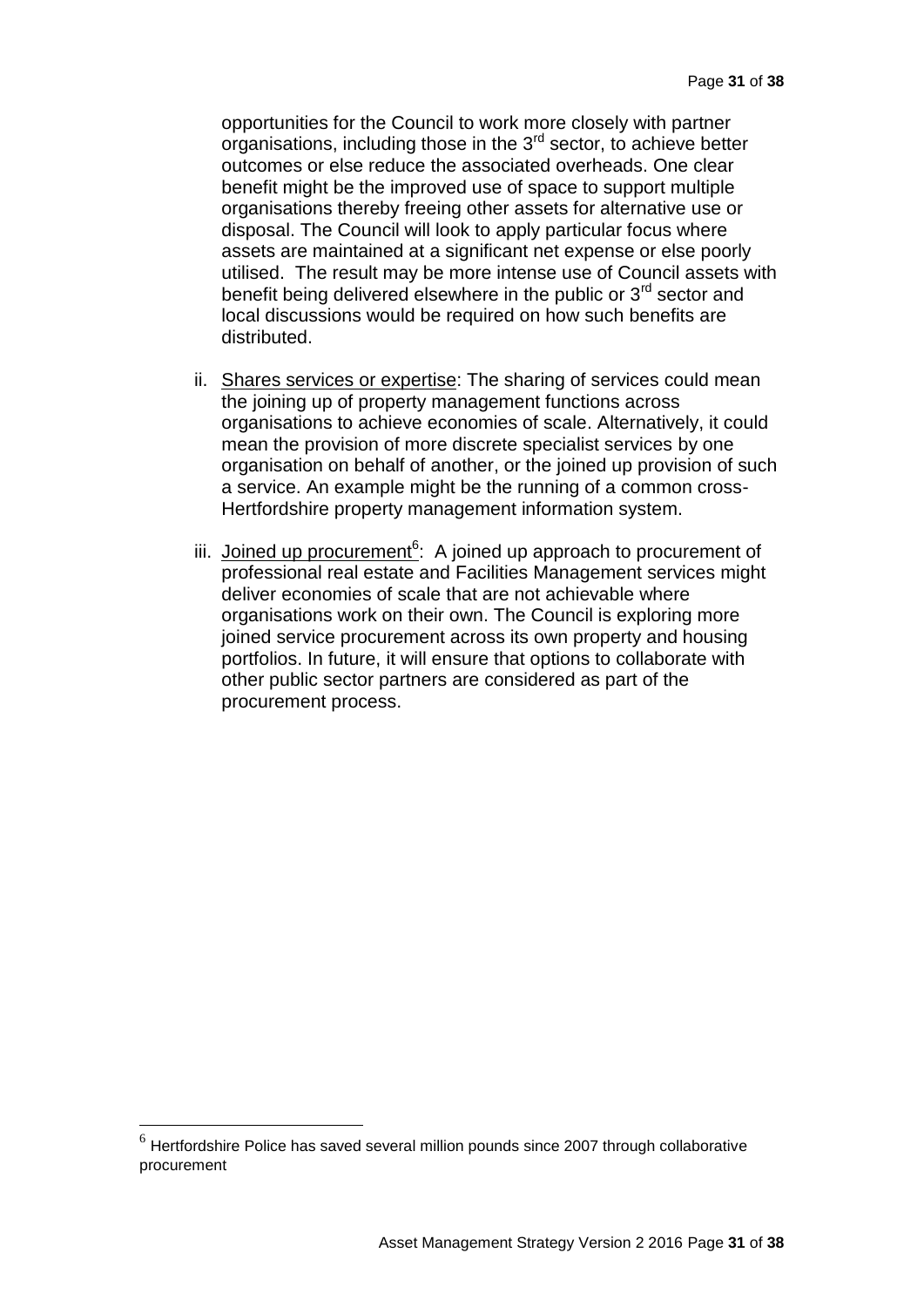# **Annex A – Delivery Plan**

| No.            | Project                                         | <b>Action</b>                                                                                                                                                                                                      | Owner                                             | <b>Timescale</b> | <b>Benefit Measurement</b>                                                                                                                                                               | <b>Priority</b><br><b>Affected</b>                                    |  |  |  |  |  |
|----------------|-------------------------------------------------|--------------------------------------------------------------------------------------------------------------------------------------------------------------------------------------------------------------------|---------------------------------------------------|------------------|------------------------------------------------------------------------------------------------------------------------------------------------------------------------------------------|-----------------------------------------------------------------------|--|--|--|--|--|
|                | <b>Asset Utilisation and Value Maximization</b> |                                                                                                                                                                                                                    |                                                   |                  |                                                                                                                                                                                          |                                                                       |  |  |  |  |  |
|                | The forum and<br><b>Market Square</b>           | Creation of a modern public<br>service quarter in Hemel<br>Hempstead town centre,<br>release of surplus public<br>sector land at civic centre<br>and Market Square for<br>economic regeneration and<br>housing     | Mark Gaynor/<br>Nicholas Brown                    | 2017             | Reduced space usage<br>Reduced running cost<br>Additional capital<br>receipts/revenue<br>New housing<br>New economic space<br>and jobs<br>Customer satisfaction<br>with service delivery | Affordable<br>Housing,<br>Regeneration,<br>Dacorum<br><b>Delivers</b> |  |  |  |  |  |
| $\overline{2}$ | <b>Land at Maylands</b>                         | Marketing of Council land at<br>Maylands to support<br>business development                                                                                                                                        | James Deane/ 2016<br>Nicholas Brown               |                  | Additional capital<br>receipt/revenue<br>New economic space<br>and jobs                                                                                                                  | Regeneration,<br>Dacorum<br><b>Delivers</b>                           |  |  |  |  |  |
| 3              | <b>Garage Portfolio</b><br><b>Review</b>        | Review garage sites to<br>determine scope to<br>consolidate sites<br>Identify impact on garage<br>maintenance costs, and<br>identify preferred mode of<br>maintenance delivery<br>Sale of selected garage<br>sites | David Skinner/<br><b>Nicholas</b><br><b>Brown</b> | Current          | Reduced voids<br>Additional affordable<br>housing<br>Reduced garage<br>maintenance costs<br>Additional capital<br>receipts/revenue                                                       | Affordable<br>Housing,<br>Dacorum<br><b>Delivers</b>                  |  |  |  |  |  |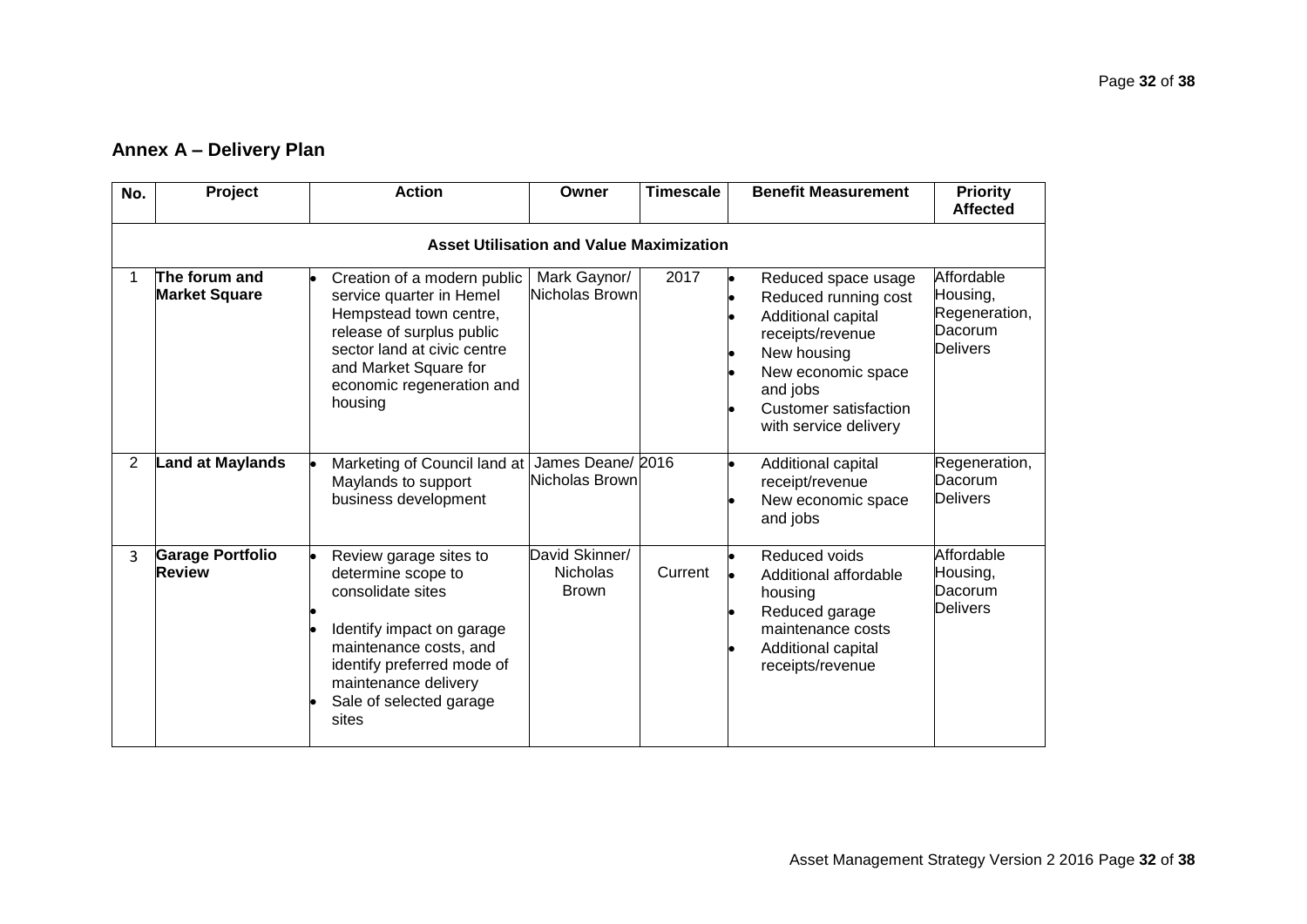| 4              | The Bury                                                                   |           | Prepare The Bury for<br>change of use, ensuring<br>Council liabilities are<br>minimized                                                                                                                                  | Nicholas Brown                          | 2016                                                    | Reduced running costs<br>Revenue<br>Improved utilisation                                                              | Community<br>capacity                                |
|----------------|----------------------------------------------------------------------------|-----------|--------------------------------------------------------------------------------------------------------------------------------------------------------------------------------------------------------------------------|-----------------------------------------|---------------------------------------------------------|-----------------------------------------------------------------------------------------------------------------------|------------------------------------------------------|
| 6              | <b>Community Asset</b><br><b>Usage</b>                                     |           | Establish community asset<br>utilization monitoring<br>Liaise with other public<br>sector organizations to<br>determine scope for<br>shared asset use                                                                    | Julie<br>Still/Nicholas<br><b>Brown</b> | Set up<br>monitoring $\bullet$<br>regime by<br>end 2016 | Community usage<br>Potential to reduce<br>Dacorum and wider<br>public sector costs                                    | Community<br>Capacity,<br>Dacorum<br><b>Delivers</b> |
| $\overline{7}$ | <b>Conduct asset</b><br>development<br>reviews on under<br>utilised assets |           | Create database of all<br>DBC assets. (linked to<br>section 11 below).<br>Definition of utilisation to<br>be agreed by PMB.                                                                                              | Nicholas Brown March 2017               |                                                         | Additional capital<br>$\bullet$<br>receipts/revenue<br>Reduced voids<br>Improved utilisation                          |                                                      |
| 8              | <b>Sustainable and</b><br>proactive<br>maintenance regime                  |           | Undertake full condition<br>survey                                                                                                                                                                                       | <b>Tony Moore</b>                       | March 2017                                              | Strengthen<br>$\bullet$<br>sustainable income<br>Sustainable<br>maintenance<br>planning<br>Increase building<br>lives |                                                      |
|                |                                                                            |           |                                                                                                                                                                                                                          | <b>Increasing Income</b>                |                                                         |                                                                                                                       |                                                      |
| 9              | <b>Below market rents</b>                                                  | <b>le</b> | Establish a clear and<br>consistent Council policy to<br>supporting public and 3rd<br>sector organisations<br>Identify opportunities to<br>move public/3rd sector<br>partners from investment<br>portfolio assets to use | David Skinner/<br>Nicholas Brown        | Dec 2016                                                | Increase revenue                                                                                                      | Dacorum<br><b>Delivers</b>                           |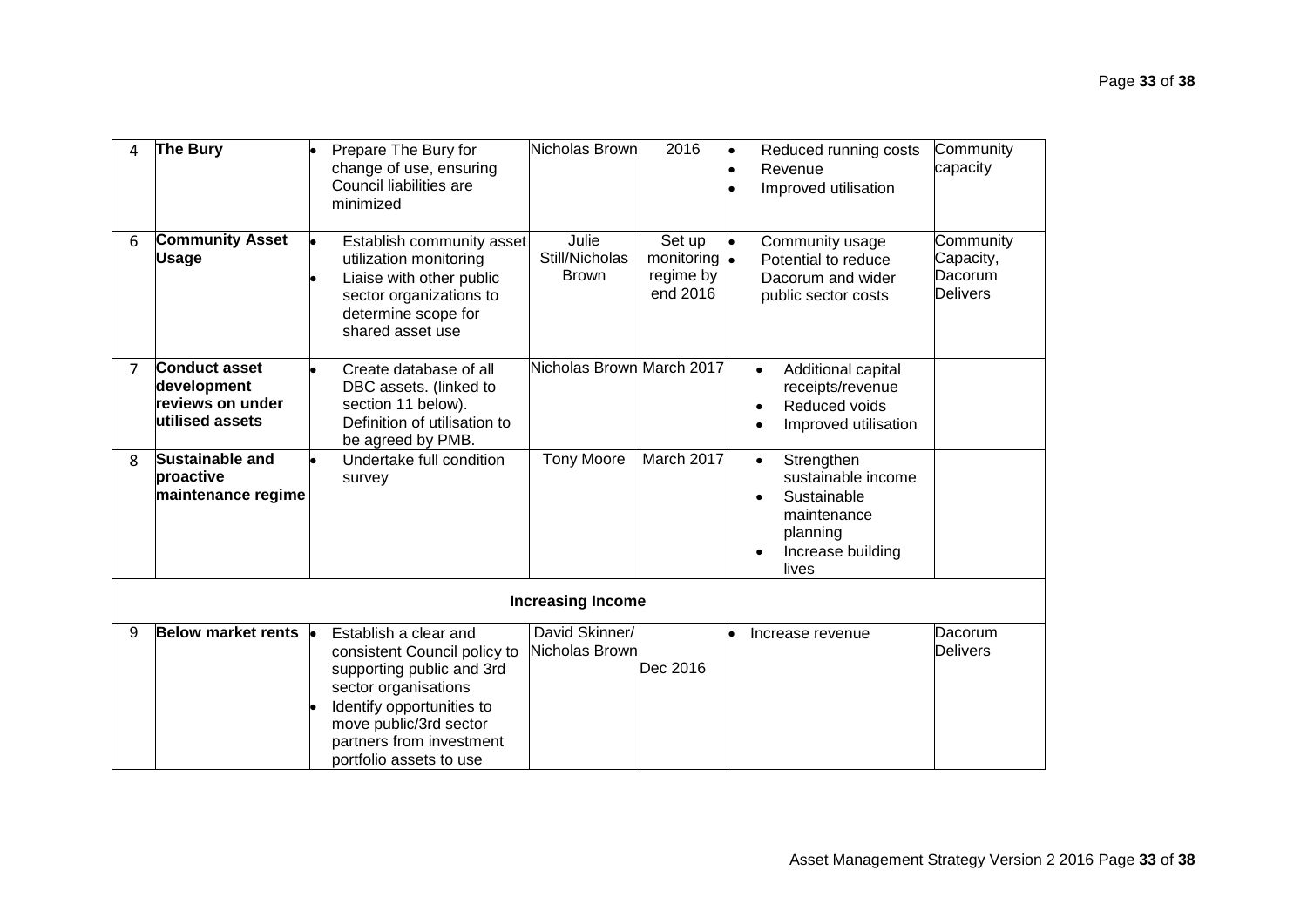|    | <b>Property Investment</b> •<br>fund                   | community/operational<br>assets<br>To increase revenue from<br>existing properties and<br>capital receipts from the<br>sale of properties                                                                                                                                                                    | David Skinner March 2017 .<br>/Nicholas<br><b>Brown</b> |                  | Increase Revenue                            | Dacorum<br><b>Delivers</b> |
|----|--------------------------------------------------------|--------------------------------------------------------------------------------------------------------------------------------------------------------------------------------------------------------------------------------------------------------------------------------------------------------------|---------------------------------------------------------|------------------|---------------------------------------------|----------------------------|
|    |                                                        |                                                                                                                                                                                                                                                                                                              | Governance                                              |                  |                                             |                            |
| 10 | <b>Property</b><br>Management Board                    | Establish terms of reference<br>Agree programme of work<br>Establish performance<br>reporting mechanisms                                                                                                                                                                                                     | James Deane Done 2015                                   |                  | Improved visibility<br>Improved performance | Dacorum<br><b>Delivers</b> |
|    |                                                        |                                                                                                                                                                                                                                                                                                              | <b>Management Information</b>                           |                  |                                             |                            |
| 11 | Undertake a<br>management.<br>information review<br>۱. | Establish clear MI collation<br>and reporting requirements<br>Establish improved<br>performance reporting<br>regime<br>Identify actions to improve<br>management. information<br>system support and<br>process improvements<br>Implement the introduction<br>of GIS mapping system to<br>map DBC landholding | Nicholas Brown                                          | By March<br>2017 |                                             | Dacorum<br><b>Delivers</b> |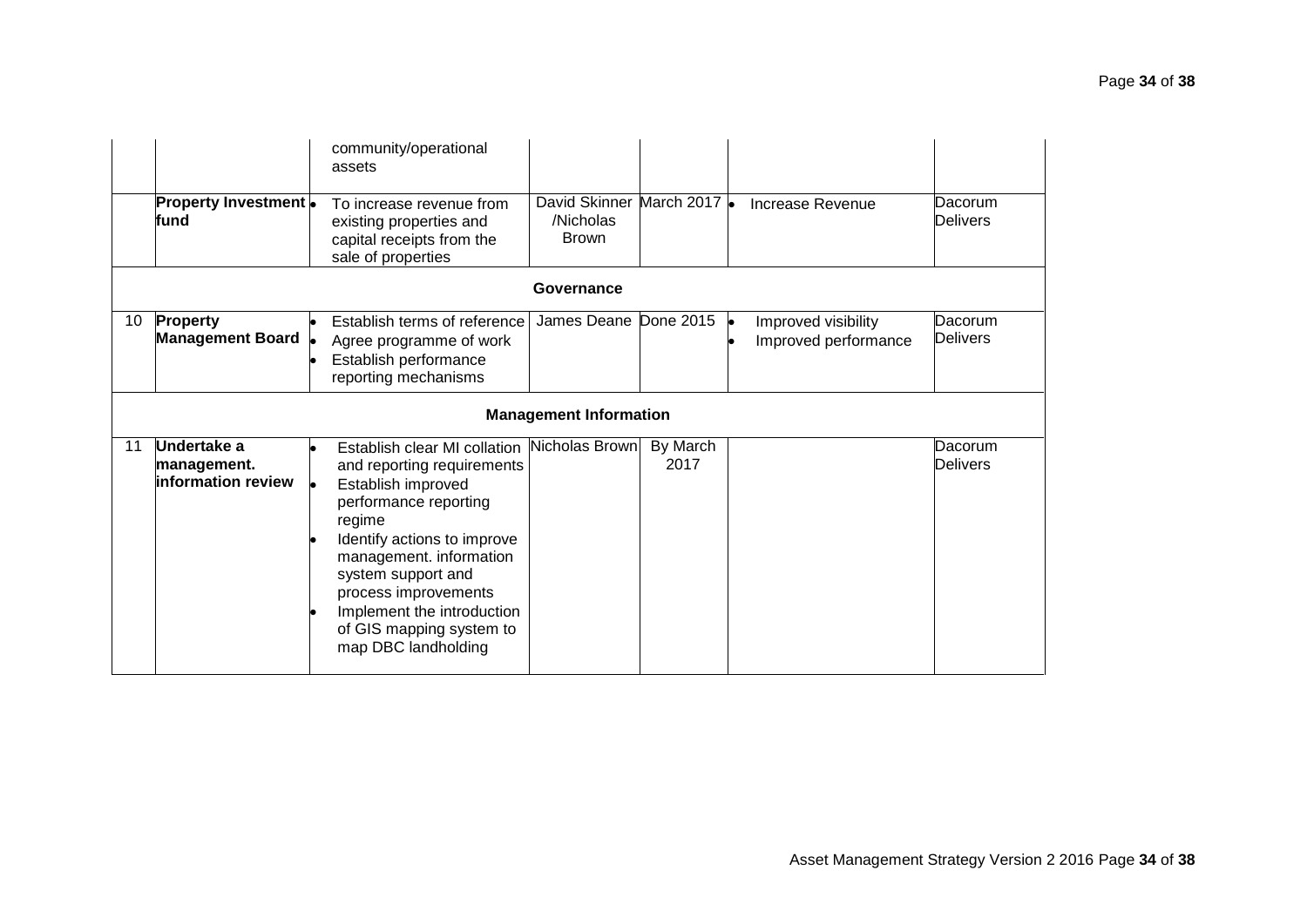# **Annexe B Disposals Strategy**

#### **Introduction**

The aim of the Council is to ensure the most efficient use of its property assets in line with the requirements of the Asset Management Plan. This will involve the disposal of assets deemed surplus to requirements to ensure the continuing efficient operation of the Estate.

Surplus assets may be present in all four categories of property that the Council holds, namely operational, community, garages or investment assets.

A surplus asset can be defined as "an asset that is no longer required by the owning body as a result of the implementation of the Asset Management Plan". It may be either whole or part of a property.

Determination of which assets are to be deemed surplus is to be made by the Property Management Board (PMB). This decision will then be referred to CMT for review and confirmation and ultimately Members in line with Financial Regulations.

All introductions concerning assets for disposal are to be notified to the Property Management Board as soon as practicable.

#### **Disposal Strategy**

The steps in the disposal Strategy can be defined as follows:-

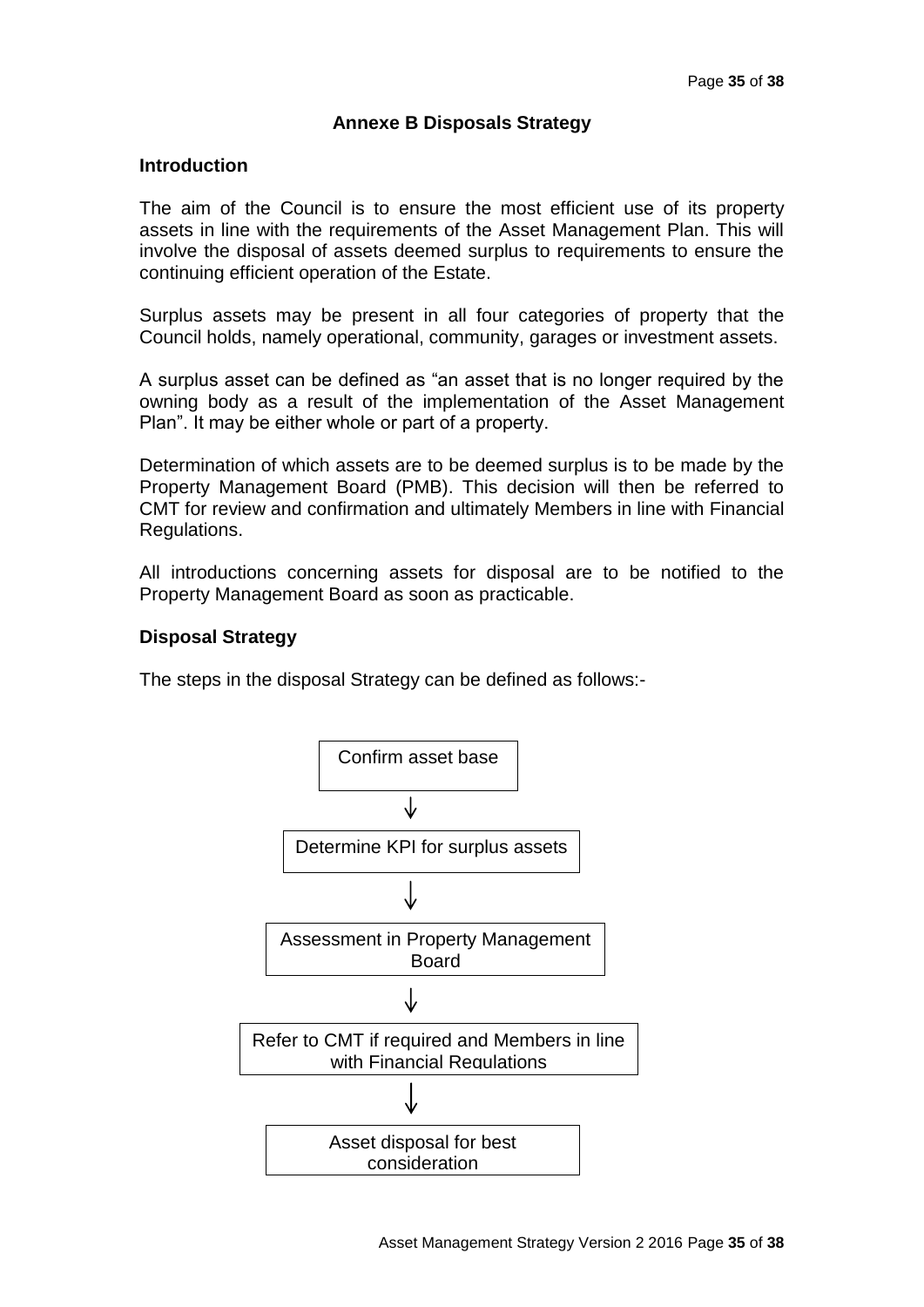# **Base Information**

Currently within the asset base of the Council there are a number of land parcels where ownership is not individually defined. These may include road verges, plots of land left by developers and sundry land parcels. These may be included under an overall category or grouped within the asset register.

It is considered that undefined assets will relate to land plots as opposed to buildings.

An exercise to complete the mapping of the DBC Estate onto individual asset numbers will be undertaken during 2016. It is estimated that this work will take in the region of 12 months to complete.

Current valuation levels also need review. Whilst there assets are revalued annually in accordance with statutory requirements, it is clear that some of the asset classes, for example Garages, may have a higher alternative use value which is not reflected in current data

A reassessment of open market value may further inform the disposal strategy.

#### **KPI's and Disposal Assessment**

For an asset to be disposed, the realisation, less costs should be deployed in a way that provides a positive benefit to the Council that is greater than holding the asset in its existing form.

The term "disposal" should include the sale of the asset on the open market, the leasing out of the asset and also its transfer to other bodies within DBC or other public sector bodies for due consideration.

The PMB in line with CMT will review the DBC landholding to determine whether assets are to be considered surplus. This will affect all classes of asset. A set of KPI's will be determined by the PMB for each class of asset to determine whether an asset in that class is surplus. The KPI will include consideration of the function of the asset, utilisation, cost of operation and revenue return. It will consider both the present and future potential use of the asset.

In addition, if the likely sums realised by the disposal of the asset are greater than the sum needed to acquire another asset to perform a similar function, then the asset will also be considered for disposal.

It is recognised that some assets are rented out to the voluntary or community sector. For assets that are leased for a term of less than 20 years, the consideration of the ability of the social sector to fund a rental payment will be considered. We would also look to move these assets to full repairing lease terms wherever possible.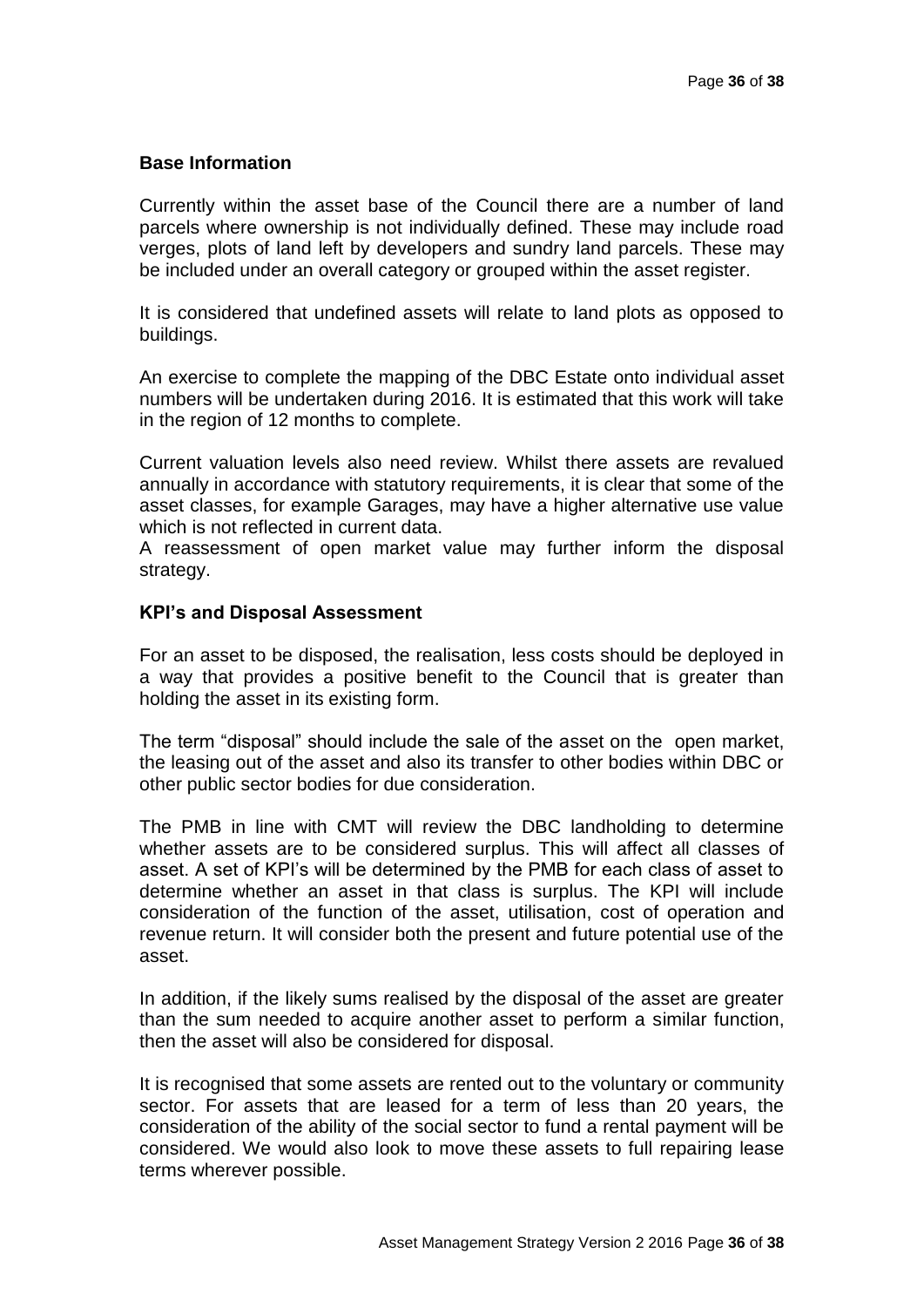For the garage portfolio and investment stock, KPI's should, in addition, relate to the norm for the return of the varying asset classes within the locality. Gross and net yields should be considered as well as any other latent risks, namely poor payment histories and debt levels. The rental and capital growth potential of the assets should also be considered.

Any consideration of sale will only be undertaken once due diligence has been undertaken by the Commercial Assets and Property Development team. This will consider the financial strength of the potential purchaser/leaseholder to determine if they have the appropriate financial covenants.

# **Assets Currently Considered For Disposal**

Current assets under consideration for disposal at this time are investment sites and selected garages. Community and operational assets will be assessed during 2016.

Under the Local Government Act 1972 Section 123 disposals of all assets will be for the best consideration that can reasonably be obtained. Disposal will take place within a timeframe and using a method to achieve maximum realisation from the sale of the asset.

# **Action Plan Timeline**

Currently a large portion of DBC assets are already recorded. These can be assessed by the PMB and CMT to consider whether they are surplus during the first half of 2016.

Assets deemed fit for disposal under this scheme after assessment by the PMB and CMT will be forwarded for disposal during 2016/17. The timing of disposal will depend on the nature of the asset, its occupancy, existing leases and likely demand.

The remainder of the asset base of the Borough will be clarified during an asset mapping in 2016. These assets in turn will come to the PMB and CMT and members as per Financial Regulations for potential disposal during 2016/17.

# **Disposal for Best Consideration**

It is assumed that property assets will be disposed of in the open market by informal tender or auction by a specialist agent who is a member of the Royal Institution of Chartered Surveyors. Disposal could either be by way of sale, granting a lease, lease assignment or subletting.

Any variation of this method, such as entering closed negotiations with third parties will only occur if approved by the PMB and CMT. Approval will follow